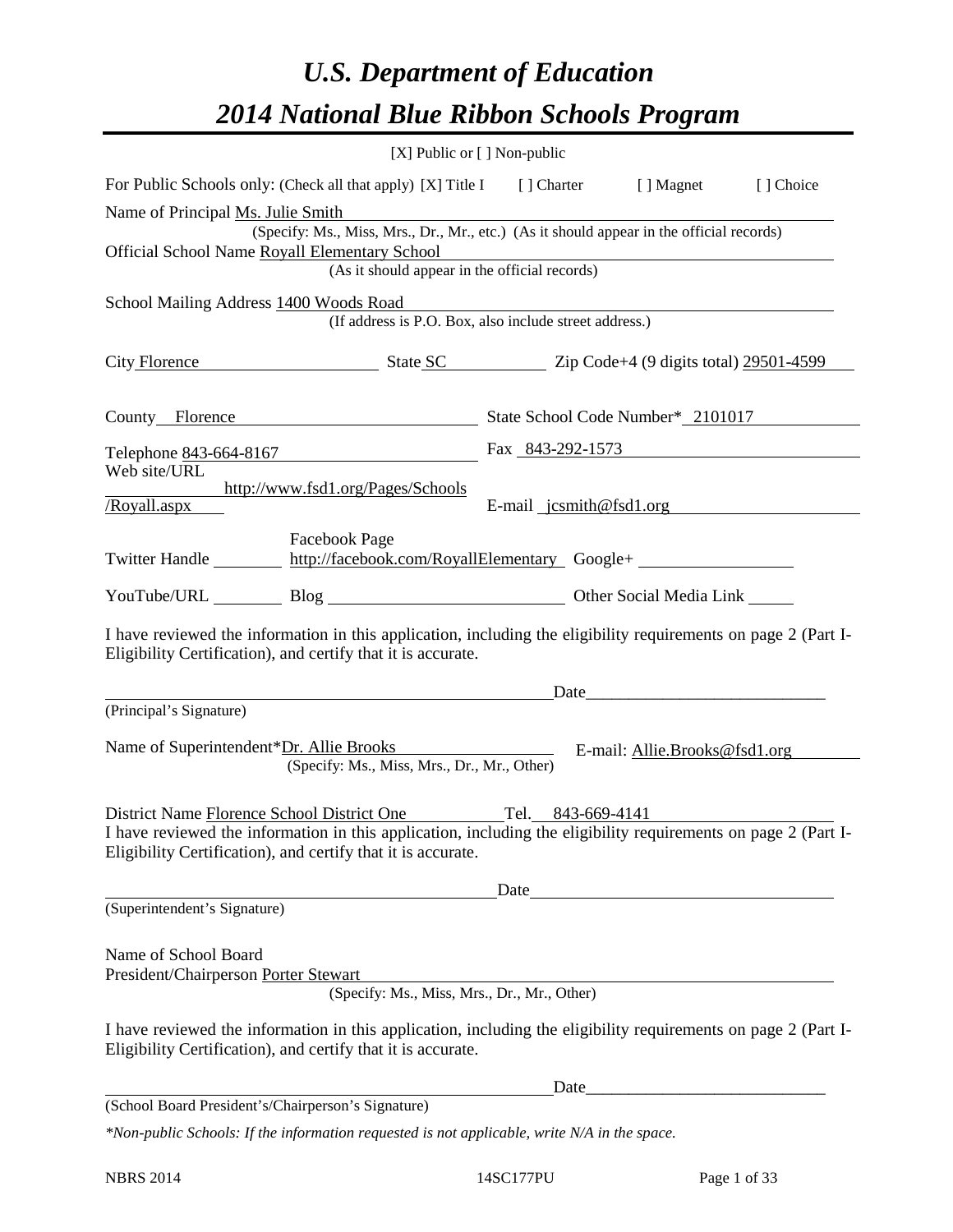#### **Include this page in the school's application as page 2.**

The signatures on the first page of this application (cover page) certify that each of the statements below concerning the school's eligibility and compliance with U.S. Department of Education, Office for Civil Rights (OCR) requirements is true and correct.

- 1. The school configuration includes one or more of grades K-12. (Schools on the same campus with one principal, even a K-12 school, must apply as an entire school.)
- 2. The school has made its Annual Measurable Objectives (AMOs) or Adequate Yearly Progress (AYP) each year for the past two years and has not been identified by the state as "persistently dangerous" within the last two years.
- 3. To meet final eligibility, a public school must meet the state's AMOs or AYP requirements in the 2013-2014 school year and be certified by the state representative. Any status appeals must be resolved at least two weeks before the awards ceremony for the school to receive the award.
- 4. If the school includes grades 7 or higher, the school must have foreign language as a part of its curriculum.
- 5. The school has been in existence for five full years, that is, from at least September 2008 and each tested grade must have been part of the school for the past three years.
- 6. The nominated school has not received the National Blue Ribbon Schools award in the past five years: 2009, 2010, 2011, 2012, or 2013.
- 7. The nominated school has no history of testing irregularities, nor have charges of irregularities been brought against the school at the time of nomination. The U.S. Department of Education reserves the right to disqualify a school's application and/or rescind a school's award if irregularities are later discovered and proven by the state.
- 8. The nominated school or district is not refusing Office of Civil Rights (OCR) access to information necessary to investigate a civil rights complaint or to conduct a district-wide compliance review.
- 9. The OCR has not issued a violation letter of findings to the school district concluding that the nominated school or the district as a whole has violated one or more of the civil rights statutes. A violation letter of findings will not be considered outstanding if OCR has accepted a corrective action plan from the district to remedy the violation.
- 10. The U.S. Department of Justice does not have a pending suit alleging that the nominated school or the school district as a whole has violated one or more of the civil rights statutes or the Constitution's equal protection clause.
- 11. There are no findings of violations of the Individuals with Disabilities Education Act in a U.S. Department of Education monitoring report that apply to the school or school district in question; or if there are such findings, the state or district has corrected, or agreed to correct, the findings.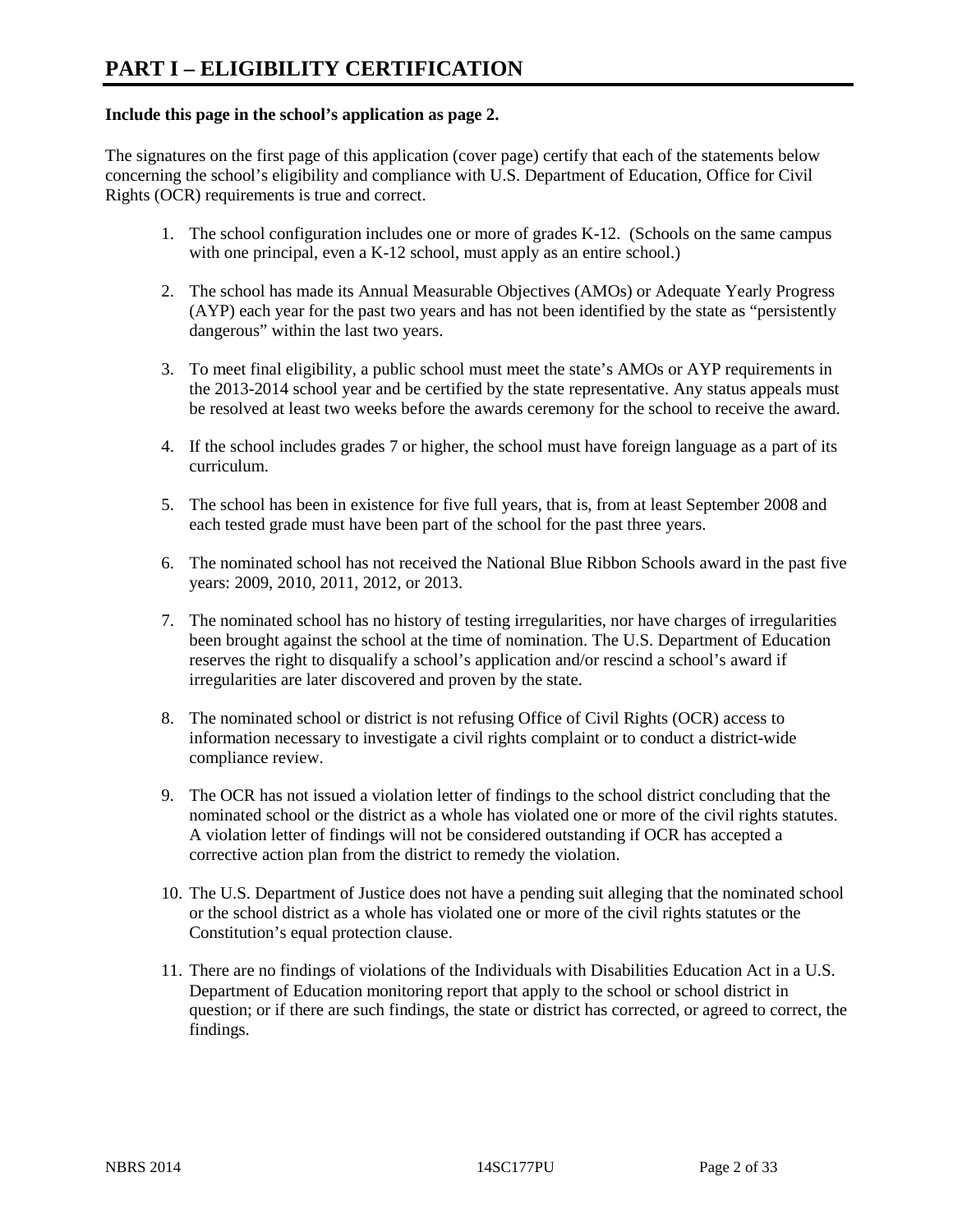### **PART II - DEMOGRAPHIC DATA**

#### **All data are the most recent year available.**

**DISTRICT** (Question 1 is not applicable to non-public schools)

| -1. | Number of schools in the district<br>(per district designation): | 14 Elementary schools (includes K-8)<br>3 Middle/Junior high schools |  |  |
|-----|------------------------------------------------------------------|----------------------------------------------------------------------|--|--|
|     |                                                                  | 3 High schools                                                       |  |  |
|     |                                                                  | $0 K-12$ schools                                                     |  |  |

20 TOTAL

**SCHOOL** (To be completed by all schools)

- 2. Category that best describes the area where the school is located:
	- [] Urban or large central city
	- [ ] Suburban with characteristics typical of an urban area
	- [X] Suburban
	- [ ] Small city or town in a rural area
	- [ ] Rural
- 3. 29 Number of years the principal has been in her/his position at this school.
- 4. Number of students as of October 1 enrolled at each grade level or its equivalent in applying school:

| Grade                           | # of         | # of Females | <b>Grade Total</b> |
|---------------------------------|--------------|--------------|--------------------|
|                                 | <b>Males</b> |              |                    |
| <b>PreK</b>                     | 0            | $\theta$     | $\Omega$           |
| K                               | 38           | 53           | 91                 |
| $\mathbf{1}$                    | 45           | 59           | 104                |
| $\overline{2}$                  | 37           | 47           | 84                 |
| 3                               | 46           | 44           | 90                 |
| 4                               | 42           | 51           | 93                 |
| 5                               | 43           | 58           | 101                |
| 6                               | 52           | 51           | 103                |
| 7                               | 0            | 0            | 0                  |
| 8                               | 0            | 0            | 0                  |
| 9                               | 0            | 0            | 0                  |
| 10                              | 0            | 0            | 0                  |
| 11                              | 0            | 0            | 0                  |
| 12                              | 0            | $\theta$     | 0                  |
| <b>Total</b><br><b>Students</b> | 303          | 363          | 666                |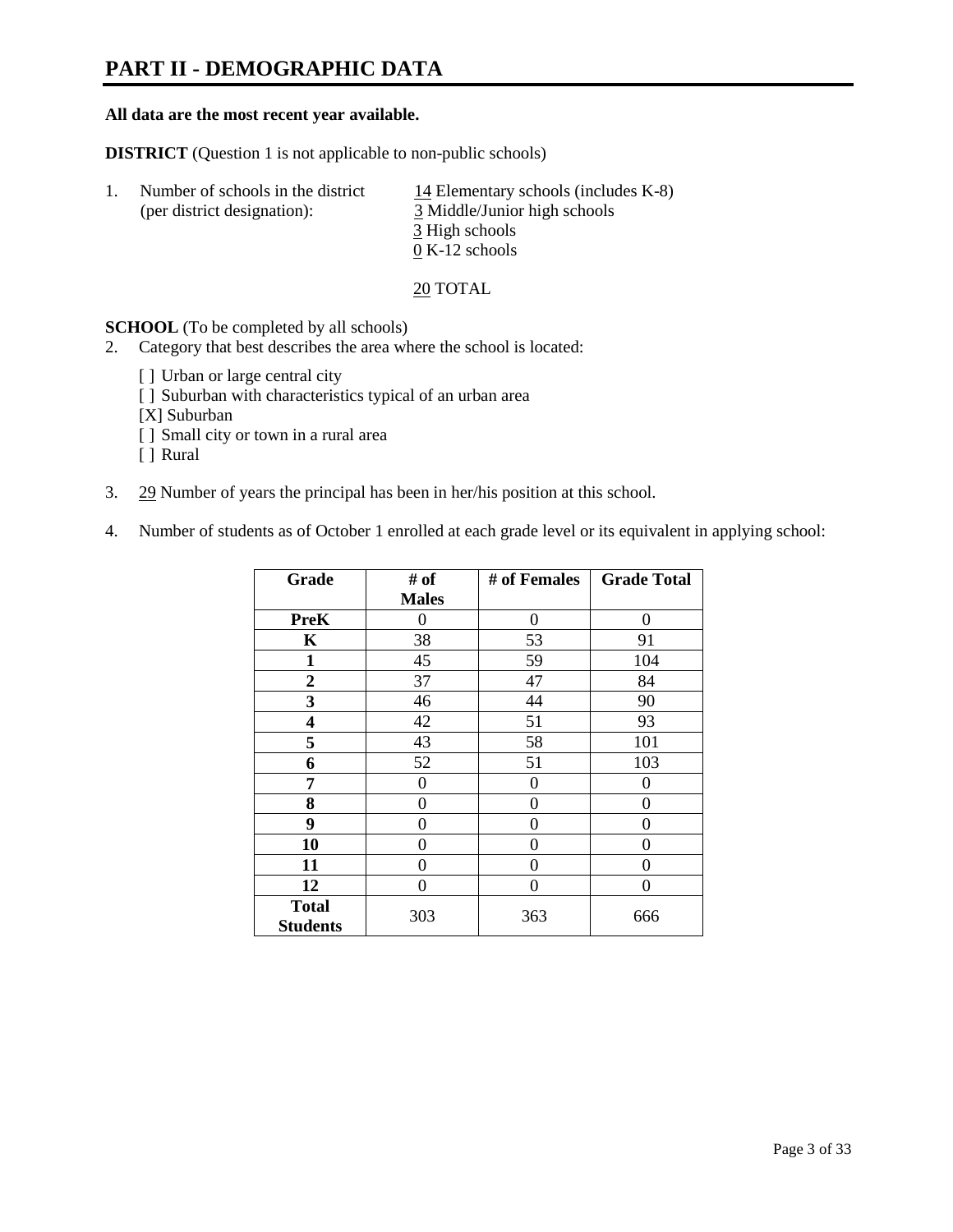the school: 2 % Asian

5. Racial/ethnic composition of  $\qquad \qquad \underline{0}$  % American Indian or Alaska Native 42 % Black or African American 3 % Hispanic or Latino 0 % Native Hawaiian or Other Pacific Islander 52 % White 1 % Two or more races **100 % Total**

(Only these seven standard categories should be used to report the racial/ethnic composition of your school. The Final Guidance on Maintaining, Collecting, and Reporting Racial and Ethnic Data to the U.S. Department of Education published in the October 19, 2007 *Federal Register* provides definitions for each of the seven categories.)

6. Student turnover, or mobility rate, during the 2012 - 2013 year: 15%

This rate should be calculated using the grid below. The answer to (6) is the mobility rate.

| <b>Steps For Determining Mobility Rate</b>         | Answer |
|----------------------------------------------------|--------|
| (1) Number of students who transferred to          |        |
| the school after October 1, 2012 until the         | 42     |
| end of the school year                             |        |
| (2) Number of students who transferred             |        |
| <i>from</i> the school after October 1, 2012 until | 58     |
| the end of the 2012-2013 school year               |        |
| (3) Total of all transferred students [sum of      | 100    |
| rows $(1)$ and $(2)$ ]                             |        |
| (4) Total number of students in the school as      | 670    |
| of October 1                                       |        |
| (5) Total transferred students in row (3)          | 0.149  |
| divided by total students in row (4)               |        |
| $(6)$ Amount in row $(5)$ multiplied by 100        | 15     |

7. English Language Learners (ELL) in the school:  $6\%$ 

39 Total number ELL

Number of non-English languages represented:  $9$ Specify non-English languages: Spanish, French, Vietnamese, Russian, Mandarin, Portuguese, Gujarati, Tagaliog, and other.

8. Students eligible for free/reduced-priced meals: 55 %

Total number students who qualify: 364

If this method is not an accurate estimate of the percentage of students from low-income families, or the school does not participate in the free and reduced-priced school meals program, supply an accurate estimate and explain how the school calculated this estimate.

This is an accurate estimate of the students from low-income families.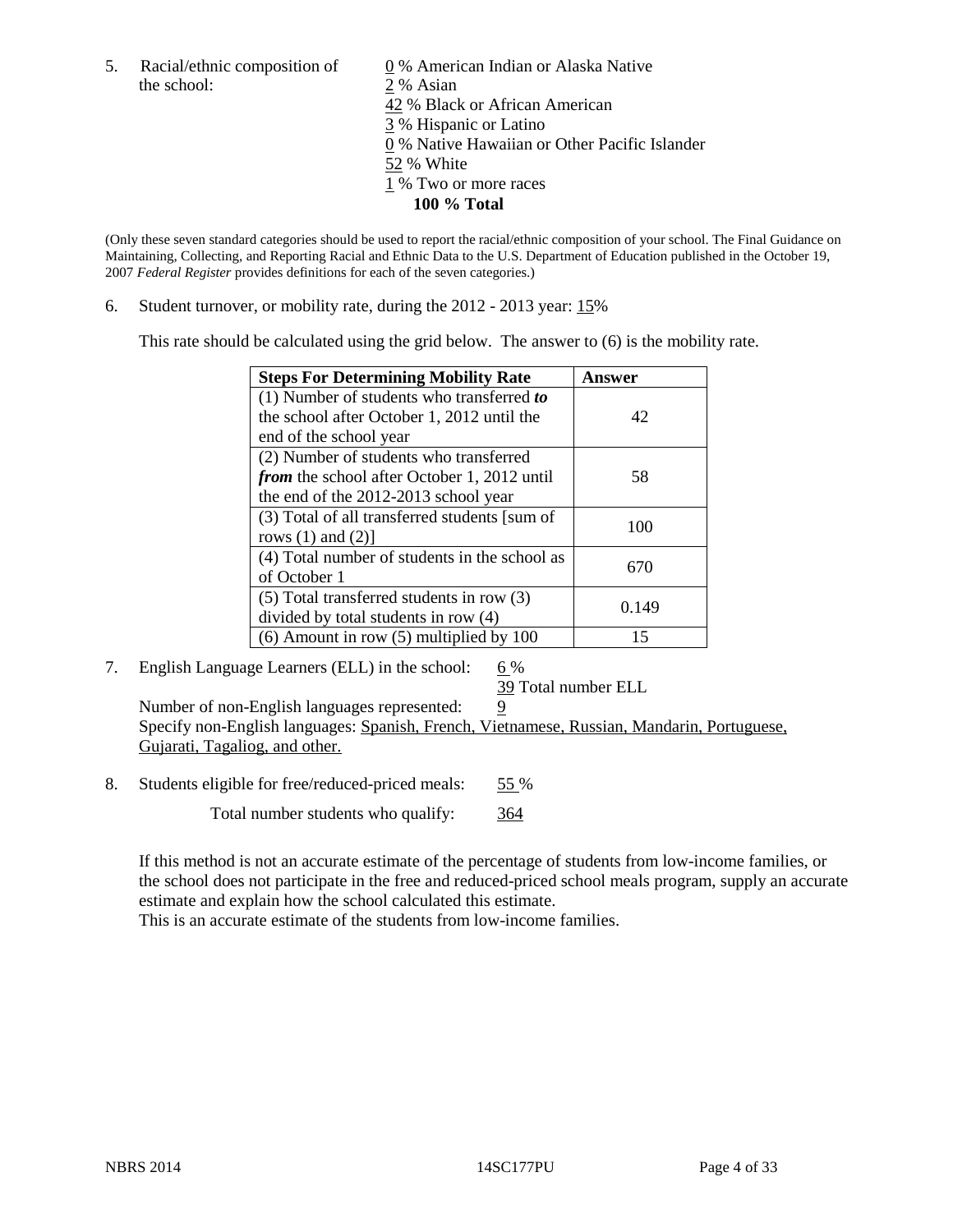92 Total number of students served

Indicate below the number of students with disabilities according to conditions designated in the Individuals with Disabilities Education Act. Do not add additional categories.

| 1 Autism                | 0 Orthopedic Impairment                 |
|-------------------------|-----------------------------------------|
| 0 Deafness              | 11 Other Health Impaired                |
| 0 Deaf-Blindness        | 42 Specific Learning Disability         |
| 0 Emotional Disturbance | 52 Speech or Language Impairment        |
| 0 Hearing Impairment    | 0 Traumatic Brain Injury                |
| 13 Mental Retardation   | 1 Visual Impairment Including Blindness |
| 0 Multiple Disabilities | 4 Developmentally Delayed               |
|                         |                                         |

10. Use Full-Time Equivalents (FTEs), rounded to nearest whole numeral, to indicate the number of personnel in each of the categories below:

|                                       | <b>Number of Staff</b> |
|---------------------------------------|------------------------|
| Administrators                        |                        |
| Classroom teachers                    | 35                     |
| Resource teachers/specialists         |                        |
| e.g., reading, math, science, special | 12                     |
| education, enrichment, technology,    |                        |
| art, music, physical education, etc.  |                        |
| Paraprofessionals                     | 16                     |
| Student support personnel             |                        |
| e.g., guidance counselors, behavior   |                        |
| interventionists, mental/physical     |                        |
| health service providers,             | 3                      |
| psychologists, family engagement      |                        |
| liaisons, career/college attainment   |                        |
| coaches, etc.                         |                        |
|                                       |                        |

11. Average student-classroom teacher ratio, that is, the number of students in the school divided by the FTE of classroom teachers, e.g.,  $22:1$  19:1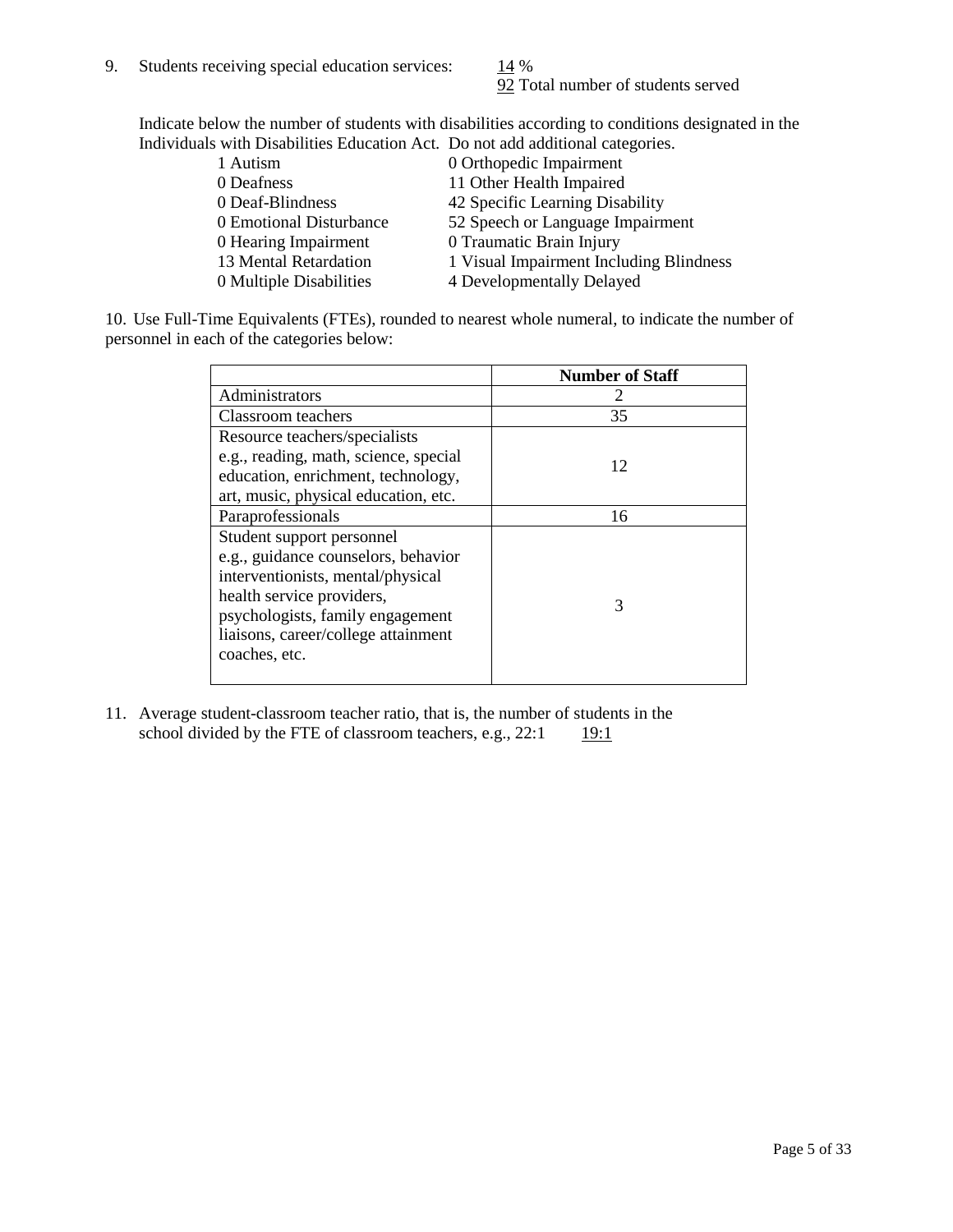12. Show daily student attendance rates. Only high schools need to supply yearly graduation rates.

| <b>Required Information</b> | 2012-2013 | 2011-2012 | 2010-2011 | 2009-2010 | 2008-2009 |
|-----------------------------|-----------|-----------|-----------|-----------|-----------|
| Daily student attendance    | 77%       | 97%       | 96%       | 96%       | 97%       |
| High school graduation rate | 0%        | 9%        | 0%        | 0%        | 0%        |

#### 13. **For schools ending in grade 12 (high schools)**

Show percentages to indicate the post-secondary status of students who graduated in Spring 2013

| <b>Post-Secondary Status</b>                  |    |
|-----------------------------------------------|----|
| Graduating class size                         |    |
| Enrolled in a 4-year college or university    | 0% |
| Enrolled in a community college               | 0% |
| Enrolled in career/technical training program | 0% |
| Found employment                              | 0% |
| Joined the military or other public service   | 0% |
| <b>)</b> ther                                 | 2% |

14. Indicate whether your school has previously received a National Blue Ribbon Schools award.  $Yes$  No  $X$ 

If yes, select the year in which your school received the award.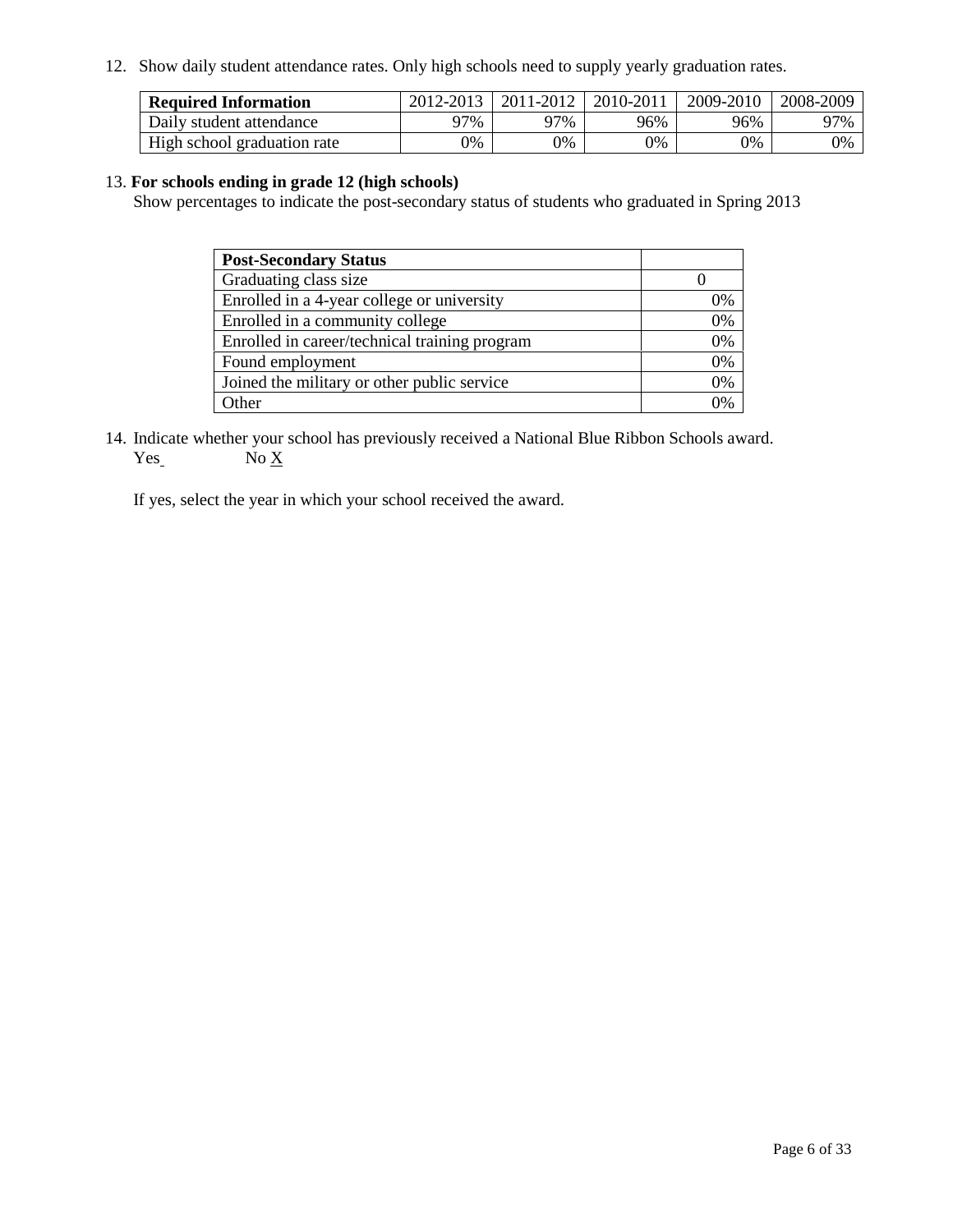### **PART III – SUMMARY**

Built in 1949, Royall Elementary School is located in the heart of Florence, South Carolina and is situated in an established residential neighborhood. Throughout its sixty-four years, Royall has continued to grow and expand physically and in the educational opportunities it provides to its diverse population. Royall's tradition of academic excellence has made it a respected landmark in our community and many residents of Florence are proud to be Royall alumni. Our school motto: "A Proud Past…A Bright Future!" exemplifies our regard for tradition while embracing the challenges we face in this rapidly changing world.

Royall Elementary School has a well-deserved reputation for providing its students with a well-rounded educational experience in an orderly, positive, and supportive environment. Royall's success has resulted in many state and national honors and awards, including our Absolute and Growth rating of "Excellent" for five consecutive years, Palmetto Gold distinction (9 years), Closing the Achievement Gap Award (2007- 2013), Reading Renaissance Master School, Writing Program Hall of Fame, Inviting School Award, Red Carpet Award, IRA Exemplary Reading Program for South Carolina Award, Model Physical Education Program, Exemplary Art Program Award, and Palmetto's Finest Award. While we are proud of these honors, we are most proud of our philosophy of "doing our best to be our best" that has helped make them possible.

We are committed to creating a learning environment in which all students and staff members work cooperatively to insure that our school continues its progress toward the "bright future" in our school motto. Critical to that success are our clearly stated high expectations and the consistent enforcement of these expectations for everyone involved in the teaching/learning process. It is our shared vision that each child should have an equal opportunity to experience the joy of learning and to achieve his/her full potential.

Our mission statement asserts the principle that we are committed to providing an innovative, standardsbased curriculum that promotes social and academic growth designed to prepare students to be responsible, contributing citizens of the 21st century.

The vision, mission and beliefs that our school embraces are visible not only through our students' academic achievement and our school's accomplishments, but also through the personal relationships that exist between all who are members of "The Royall Family". Our students work hard to please their teachers because they love and respect them. Our staff works effectively as a team because we truly care for one another. This family atmosphere and the collegial support it provides are the essence of what makes Royall Elementary School an exemplary educational institution.

Our 666 students come from diverse ethnic, socio-economic, occupational, and educational backgrounds. With fifty-four percent of our students eligible for free/reduced lunch, Royall qualifies as a Title One school. We are fortunate to have a staff that is not only concerned about each student's academic success but also his/her overall safety, security and well-being. Our partnership with three local churches and our active Association of Parents and Teachers (APT) has contributed to our ability to ensure that students are well cared for. Our Help 4 Kids program sends supplies of food home with identified students each Friday to insure that at-risk students are never hungry. In addition, our community helps to keep our clothes closet filled and a local church provides well-stocked book bags at the beginning of each year. Our morning intervention program, our writing lab which opens 30 minutes before school, and our after-school tutoring program provide additional opportunities for remediation to students who can benefit from additional support.

As a school that is committed to excellence in all areas, we have worked together to create a family atmosphere where everyone shares in the recognition of the gifts and talents of each child we serve. While we recognize that hard work translates into academic success, we also know how to celebrate our successes and have fun. School-wide events like our Royall Round–Up, Tropical Paradise Picnic, Bad Hair Day, etc. reward our students and give our staff the opportunity to interact informally with students and fellow staff members.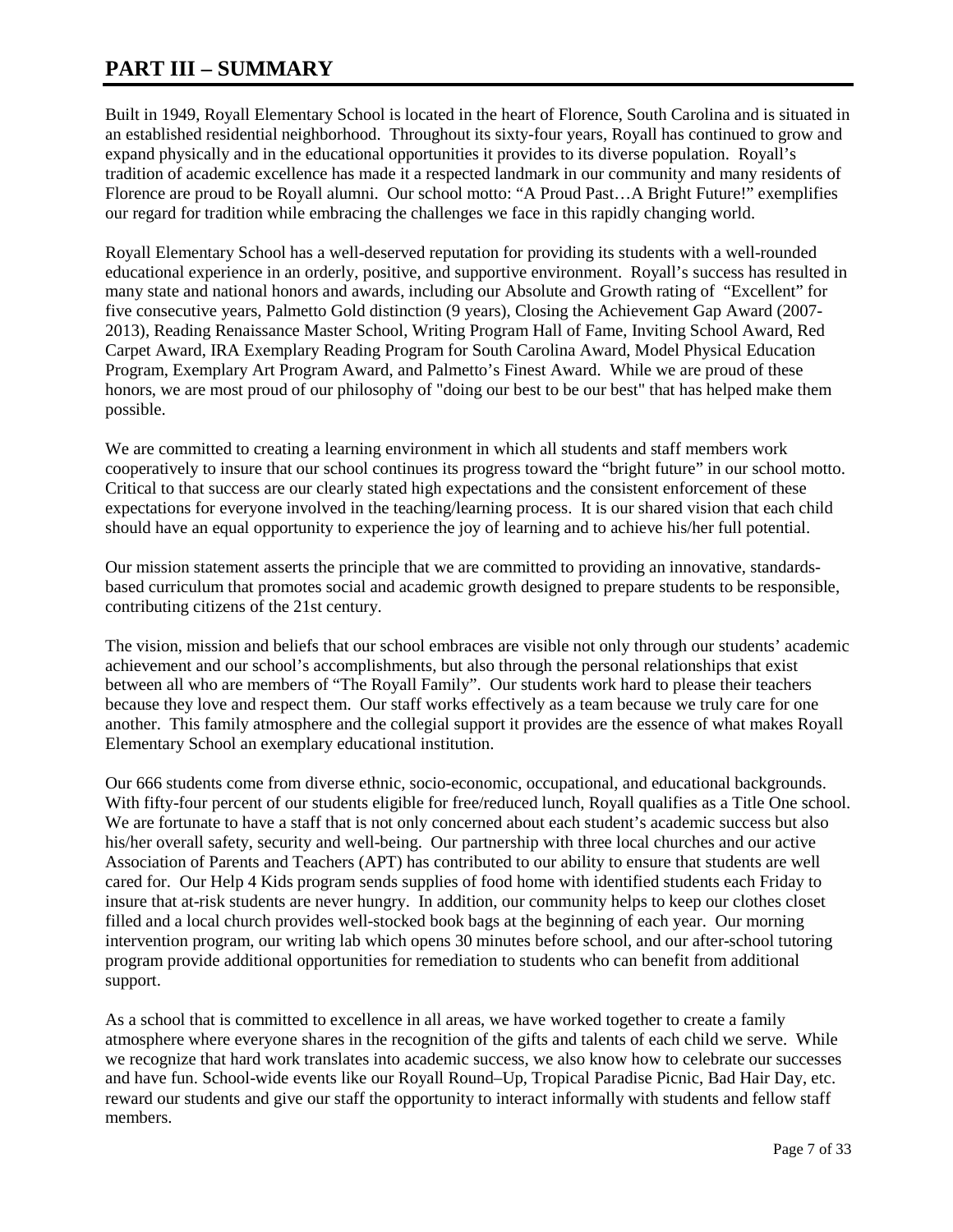In addition to our academic opportunities and fun events, students at Royall enjoy participating in programs like our Good News Club, Math Wizards, Math Superstars, Star Students, World Class Kindergarteners, Homework Heroes, Technology Assistants, Helping Hands, etc. Programs which include parents and the community such as Greetings for Grandparents, Muffins for Moms, Doughnuts for Dads, Showcase of Schools, and Healing Species are also an important part of our school's offerings.

Upon entering Royall, it is evident that we are a school that expects and promotes excellence, provides a nurturing environment in which diversity is embraced and where the spirit of "The Royall Family" is making a positive difference each and every day!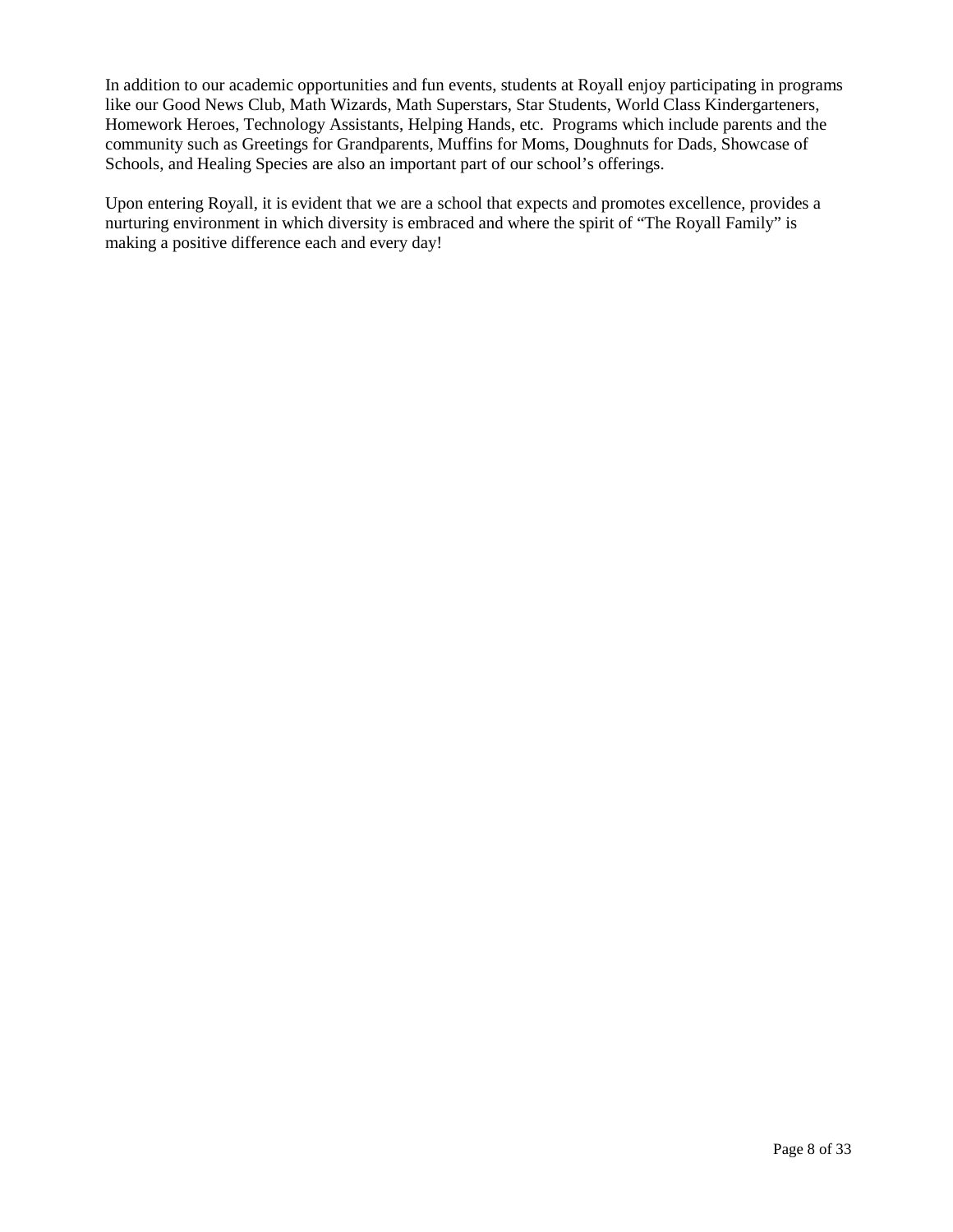#### **1. Assessment Results:**

A. We believe that the quality of the instructional program at Royall is reflected in our students' standardized assessment scores. Our state's curriculum standards are evaluated using the Palmetto Assessment of State Standards (PASS). PASS is a criterion-referenced assessment that links our state's academic standards to the specific content knowledge and common core standards which students must master to meet grade level performance expectations. PASS assesses the content areas of English/language arts, writing, and math for all students. Students in grade 4 are given the social studies and science tests, while students in grades 3, 5, and 6 are selected randomly to take either the science or the social studies assessment.

The PASS assessment is scored and analyzed by the South Carolina Department of Education and combined with the school's demographic data to produce an annual school report card. PASS performance levels are categorized as: Not Met (student did not meet grade level standards), Met (student met grade level standards), and Exemplary (student demonstrated exemplary performance in meeting grade level standards). Two ratings are shown on the school report card. The Growth Rating is based on actual growth from the previous year's administration of PASS and the Absolute Rating is determined by the current PASS scores.

At Royall Elementary School, our goal is to have 95% of our students score Met or Exemplary. As we look at individual grade reports, our expectations may vary depending on the performance of a given grade level and specific curriculum areas. Efforts are made to ensure that all potential achievement gaps are addressed. Our commitment to continuous improvement challenges us to raise the bar for ourselves and for our students each year.

B. Royall Elementary School has received an "Excellent" in both the Absolute Rating and Growth Rating since 2009. Royall met AYP in 2009, 2010, 2012, and 2013 and received Palmetto Gold recognition for five consecutive years (presented to schools with the highest levels of academic achievement and the greatest rates of improvement). In addition, our school has been identified as "Closing the Achievement Gap" every year since 2007.

In 2009, 93% of our third graders scored Met/Exemplary in ELA. In 2013, 95% scored Met/Exemplary with 79% scoring Exemplary, increasing from 61% in 2009. In 2009, 88% of third graders scored Met/Exemplary in math and 89% in 2013. Exemplary scores rose from 43% in 2009 to 67% in 2013.

In 2009 and 2013, 92% of fourth graders scored Met/Exemplary in ELA. The ELA scores in 2013 showed 45% in the Exemplary bracket, down from 49% in 2009. In math, 94% of students tested in 2009 and 2013 scored Met/Exemplary while 56% of fourth graders scored Exemplary in math in 2013, a growth from 50% in 2009.

Of the fifth grade students tested in 2009, 97% scored Met/Exemplary in ELA and 96% scored Met/Exemplary in 2013. Students scoring Exemplary in ELA rose from 56% in 2009 to 70% in 2013. In math, 89% scored Met/Exemplary in 2009 and 97% in 2013. The Exemplary scores for math grew from 50% in 2009 to 60% in 2013.

Our sixth grade students scoring Met/Exemplary in 2009 reached 96% in ELA, but showed a slight decline in the years following with 91% in 2013; however, 62% scored Exemplary in 2013, a growth from 54% in 2009. Math scores began with 80% scoring Met/Exemplary in 2009 and moved up to 86% in 2013. Students scoring Exemplary grew from 35% in 2009 to 43% in 2013.

At Royall we work with a diverse population of students, many of whom come to us with limited prior knowledge. In reviewing our data over the past five years, we are aware that our African American and our free/reduced lunch subgroup populations typically score lower than our other populations. However, they

NBRS 2014 **14SC177PU** Page 9 of 33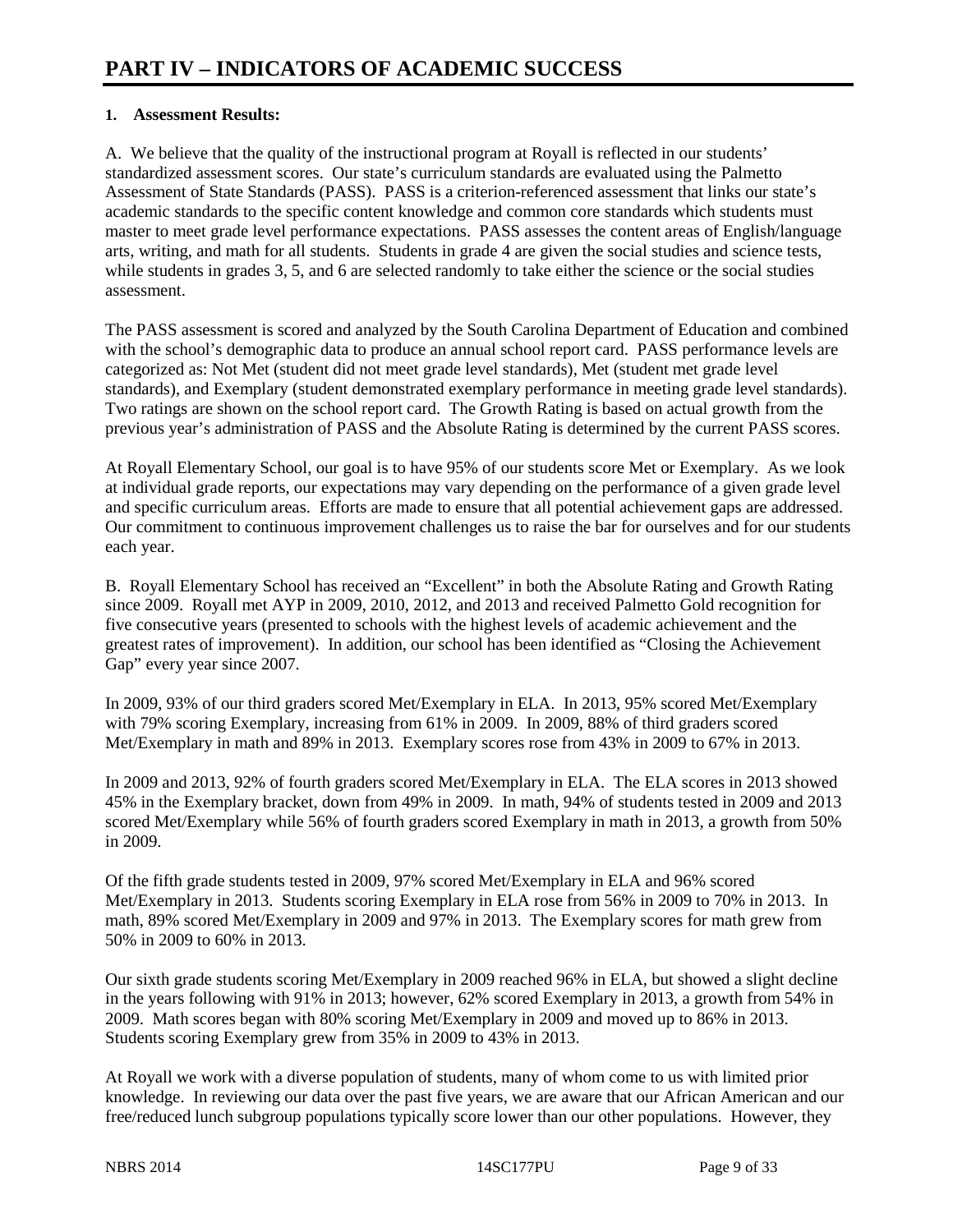score higher than their counterparts in the rest of the district and the state. These subgroups struggled in grade 4 in 2012 and 2013 only in math.

In the area of ELA, 2013 was the first year that our subgroups of African American and free/reduced lunch populations scored greater than 10% lower than our other subgroups. Our fourth grade subgroups struggled in 2009 and 2010, but have managed to stay below or at 10% for the years 2011, 2012, and 2013. The African American and free/reduced lunch students in grades five and six continue to fluctuate in their scores.

Students who have been identified as needing help are given remediation before school in the iStation and Study Island labs, work in small groups, and receive additional assistance before and after school. To address our concern for the lower scoring students, professional development has been provided and teachers have made analyzing test data using MAP, PASS, and benchmark scores a priority to address areas of concern.

Although we have closed the achievement gap significantly in most areas, this initiative continues to be a school-wide emphasis that is addressed through professional development and program design.

#### **2. Using Assessment Results:**

Effective schools analyze data to ensure ongoing growth in student achievement. At Royall, instruction is driven by data gathered from multiple sources. Our teachers are experienced in data analysis and work collaboratively with our leadership team to interpret the data and to plan effective instruction. While initial analysis is done at the beginning of the school year, it is an on-going process using both formative and summative assessment data to make instructional decisions. Data is analyzed from the PASS, MAP (spring and fall), and Reading Renaissance diagnostic reports. Throughout the school year, teachers use data collected from sources such as Dominie, ELA and math district benchmark tests, Reading Renaissance reports, Compass, iStation, Study Island, teacher designed tests, oral presentations, project based learning activities, math book tests, and performance assessments utilizing technology.

Royall teachers meet as a grade level during their common planning time to discuss and plan strategically for their students. Reading Renaissance reports are reviewed weekly and interventions are implemented as needed. Data notebooks serve as an ongoing resource for our teachers who use them to make informed decisions regarding needed interventions. Our heterogeneously grouped classrooms use small group instruction, cooperative/collaborative learning lessons, an individualized reading program, and differentiation of instruction to meet the needs of all students. Students not meeting grade level expectations following benchmark tests in reading or math are given extra help by their teacher or support personnel such as our LD Resource teachers using the inclusion model. Small groups of students are formed based on MAP test results to provide additional help before school using the Study Island and iStation programs. Daily reports from these programs are used to show student growth. These programs also provide our students with immediate feedback using familiar terminology (Not Met, Met, and Exemplary) enabling them to monitor their own progress.

We know how important it is to keep our parents informed if we expect to maintain our essential partnership with them. Teachers meet face-to-face with every parent during the first two weeks of school. This sets the tone for positive communication and encourages parents to play an integral part in their child's education. During parent orientation, teachers meet with parents to explain grade level expectations, procedures, and answer questions. Spring PASS scores are sent home to parents in the fall along with explanations about their child's areas of strength and weakness. All other assessment data is sent home to parents immediately following test administration. Further communication with parents is handled by individual conferences in person or by phone, emails, weekly newsletters, homework folders/agendas, and Friday Folders. Royall parents can access their child's grades electronically through "PowerSchool Parent" for all concept areas. "Home Connect" sends parents emails when their child takes a Reading Renaissance test to keep them well informed about their child's performance.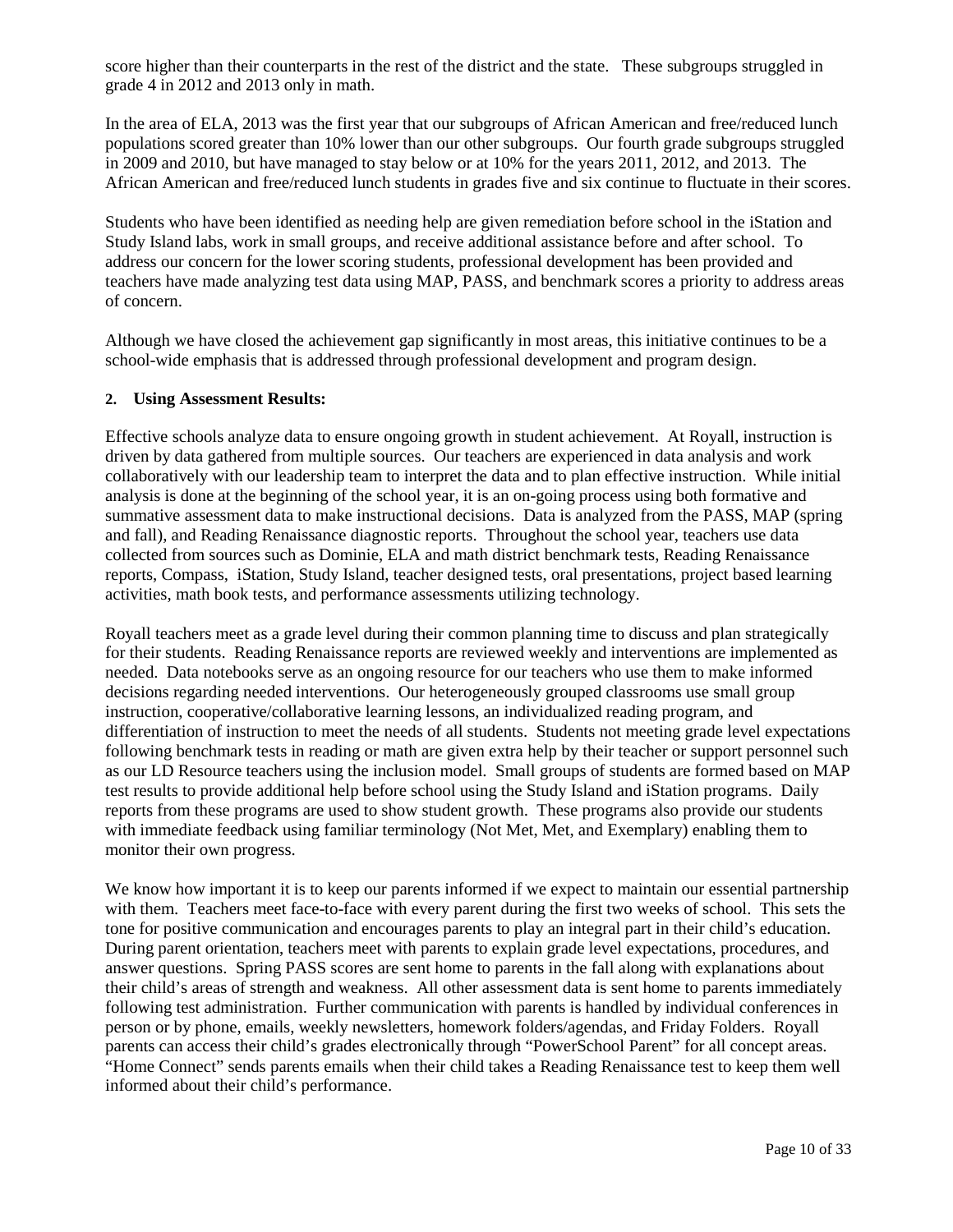Assessment results drive the instructional decisions at Royall and are instrumental in our students' academic achievement.

### **3. Sharing Lessons Learned:**

To establish a culture of collaborative inquiry and professional growth, it is imperative that we share best practices and techniques which work to enhance learning. Sharing with our own teachers, those in our district, and surrounding communities enables us to strengthen our ties with other educators and become better teachers. Royall teachers have presented at district wide in-service sessions in the areas of math, ELA, and writing. Our teachers helped write the Curriculum Alignment Documents which drive instruction in our district. Some of our teachers have trained others in our school and district in the use of PowerSchool for keeping attendance records and grades. Several of our teachers conduct Reading Renaissance training for teachers new to the district prior to the opening of each school year. Teachers from other schools in the district have visited our classrooms to learn management techniques, kindergarten curriculum, and how best to effectively implement Reading Renaissance into the reading curriculum. Our principal is an active participant in sharing sessions which are a part of our district's monthly principals' meetings.

Royall has provided an introduction to teaching for many high school teacher cadets, interns and student teachers from local colleges and universities. By sharing our organizational and instructional strategies with these promising students, we help them to understand how it takes a whole school community to educate its children. Nurses in our area have shadowed our school nurse as she cares for our children. By investing in colleagues and participating in partnerships in the community, we believe we are strengthening our school and presenting a positive image of Royall.

Royall strives to ensure that parents fully understand and embrace the programs we use at our school. For that reason, parent training is offered to familiarize them with PowerSchool Parent, Meals Plus, and Home Connect. MyOn Reader, iStation, and Study Island workshops are provided to enable parents to better understand programs available at school that can also be used at home. These workshops are presented by Royall teachers who have become experts and are always willing to share what they have learned with others. Child care is offered to facilitate parental participation.

#### **4. Engaging Families and Community:**

Our "Royall Family" is committed to insuring that everyone involved in the teaching/learning process recognizes his/her role and is an active and informed advocate for our school. With this in mind, communication with our stakeholders is a key component of our school's focus. Students have a voice through class/school surveys. Parents are involved in decision making through participation in our School Improvement Council, APT meetings, and ongoing parenting programs. Parents have input into school programs and policies through individual conferences, Friday Folder communication response forms, student agendas, surveys sent with each report card, the school webpage, individual teacher web pages, Royall's Facebook page, and email links through our school and district website. Primary grade teachers begin communicating with parents prior to the opening of school by having a social gathering so students and parents can meet teachers before the first day of school. Many teachers send postcards to welcome students to their class. In addition to APT gatherings, Royall hosts Family Reading Night and monthly Family Fun Nights at local establishments to encourage informal staff/student/parent interactions. Our staff often serves as waitresses and waiters for these events.

Our principal, curriculum coordinator, and guidance counselor coordinate many opportunities for involvement in our school. Doughnuts for Dads, Muffins for Moms, and Greetings for Grandparents are opportunities for students to enjoy breakfast with family members while listening to our chorus perform. Our website and our Facebook page offer the opportunity for businesses and other community members to be aware of and involved in what is happening at our school. A monthly calendar provided by our technology specialist provides activities for students and parents to complete together.

A wide range of service learning projects engages Royall students in opportunities to enhance their empathy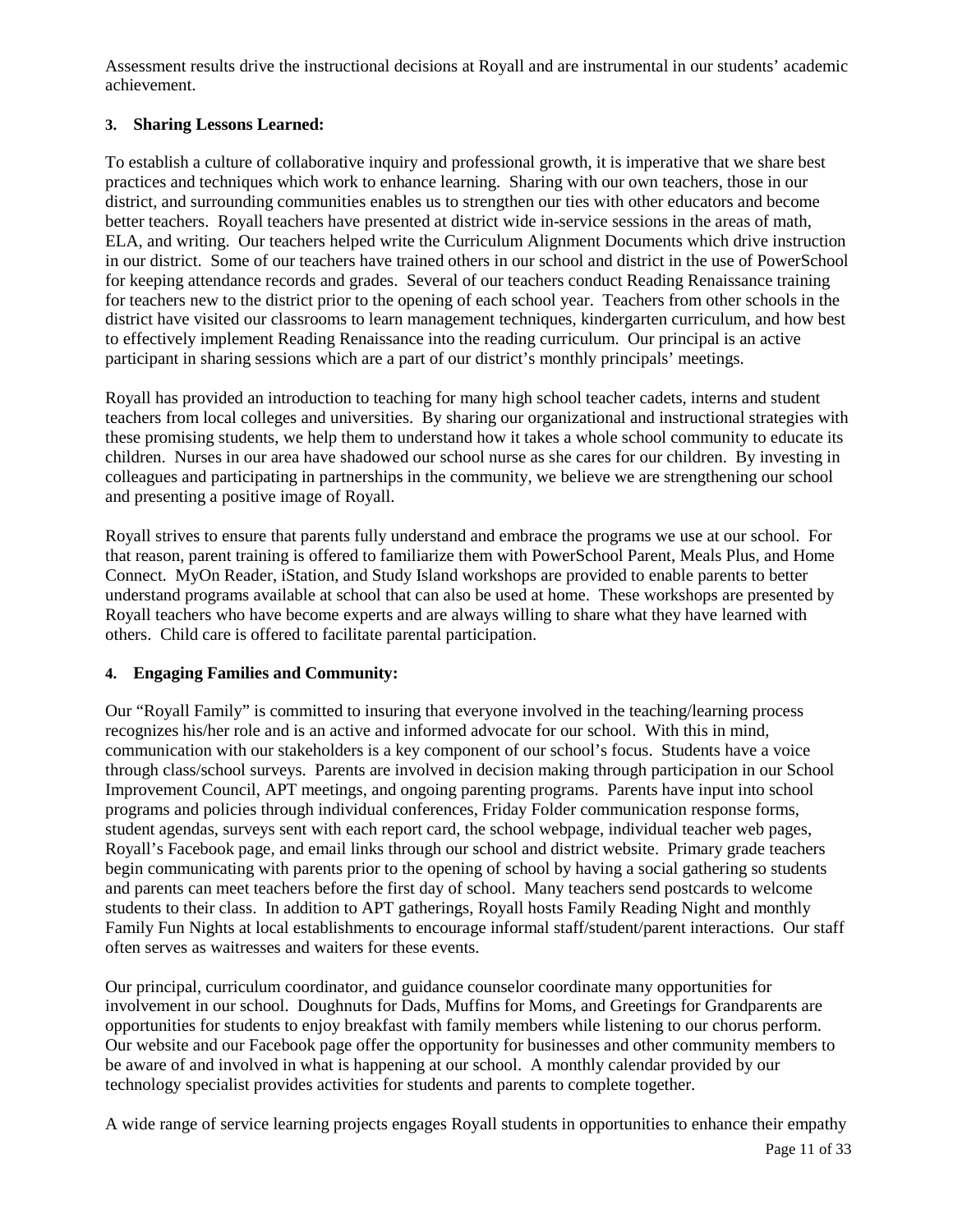for others and to exercise their civic responsibility. Activities such as Jump Rope for Heart, Treats for Troops, Lend a Paw, Think Pink (Susan G. Komen), Operation Christmas Child, food drives, and a recent shoe drive for a mission trip to Honduras help our students and their families understand their ability to make a difference in the lives of others.

At Royall, the exchange of information, talents and resources with our families and with the community is a significant factor in our school's overall success.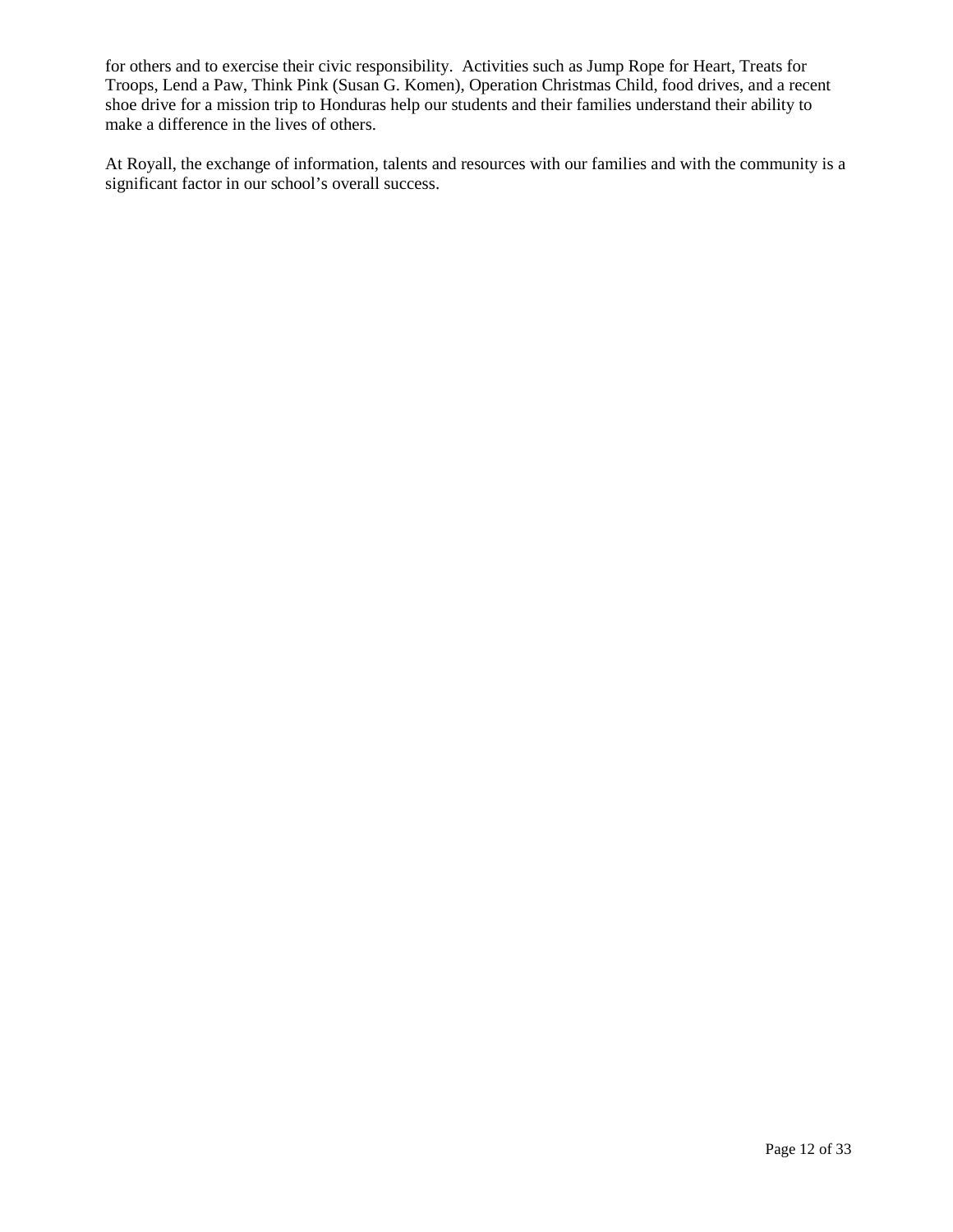### **1. Curriculum:**

Royall provides a rigorous and innovative curriculum based on the Common Core State Standards (CCSS). The application of these standards, along with our district's curriculum and pacing guides, allows our teachers to plan standards-based lessons using direct instruction, inquiry based learning, cooperative learning and technology. Instruction is tailored to meet students' individual needs and utilizes our knowledge of learning styles, best practices, research based projects and collaboration.

Integrating technology across the content areas has proven to be an effective method of instruction for engaging students and providing opportunities for differentiation. SMART Boards, iPads, iPods, document cameras, and the assistance of our technology integration specialist have helped our students benefit from the power of technology in every academic area. Each student is required to complete and present a research project utilizing multi-media. In addition, students also have access to Compass Odyssey, Math in a Flash, BrainPOP, Think Central, MyOn Reading, and Study Island. Having SMART Boards in every classroom provides opportunities for our teachers to supplement their instruction through streaming videos, engaging computer programs and interactive lessons that encourage student involvement.

With academic rigor as our focus, teachers are required to utilize a "Depth of Knowledge" model to ensure that students' mastery of instruction in all academic areas reaches the levels of extended and strategic thinking. In the area of reading, our emphasis is on providing a balanced literacy model which addresses CCSS. We believe the most important factor in our students' well-documented reading success is a result of our steadfast commitment to the principles of the Reading Renaissance program.

In the area of math, a spiral approach is utilized which focuses on CCSS and is designed to encourage our students to think analytically. Students are required to "show what they know" and to be able to explain the process they use to solve ever more challenging problems. To insure that students understand the concepts they are being taught, teachers incorporate the use of manipulatives and models to move from the concrete to real-world application.

Royall's emphasis in the area of science is on the South Carolina State Standards and the scientific process. Students are instructed using interdisciplinary units and FOSS kits which require them to observe, collect data, predict, infer, draw conclusions and form hypotheses. Data notebooks are used by students to record observations and summarize findings.

The social studies curriculum focuses on history, government, geography, economics and citizenship. Streaming videos, field trips to historical sites, research projects and the use of Studies Weekly supplement our social studies program. An integrated approach is used to insure that students make real-world connections that help them develop a better understanding of and appreciation for the world in which they live.

The Related Arts program at Royall includes art, music, physical education, focus, computer lab and writing lab. Instruction in art and music is based on South Carolina's Frameworks for the Arts and is integrated with classroom instruction when appropriate. Students are provided opportunities throughout the school year to demonstrate their talents by performing at school and in our community. Our physical education program focuses on wellness and making healthy choices. Students at Royall spend time walking every day, and lessons on nutrition are included throughout our curriculum.

Royall's media center, which offers flexible scheduling, is a hub of activity and enjoyment for all of our students. Our media specialist is integrally involved in grade level planning, securing resources, monitoring implementation of Reading Renaissance and serving as a key member of our leadership team. Royall's media center is truly the heart of our school.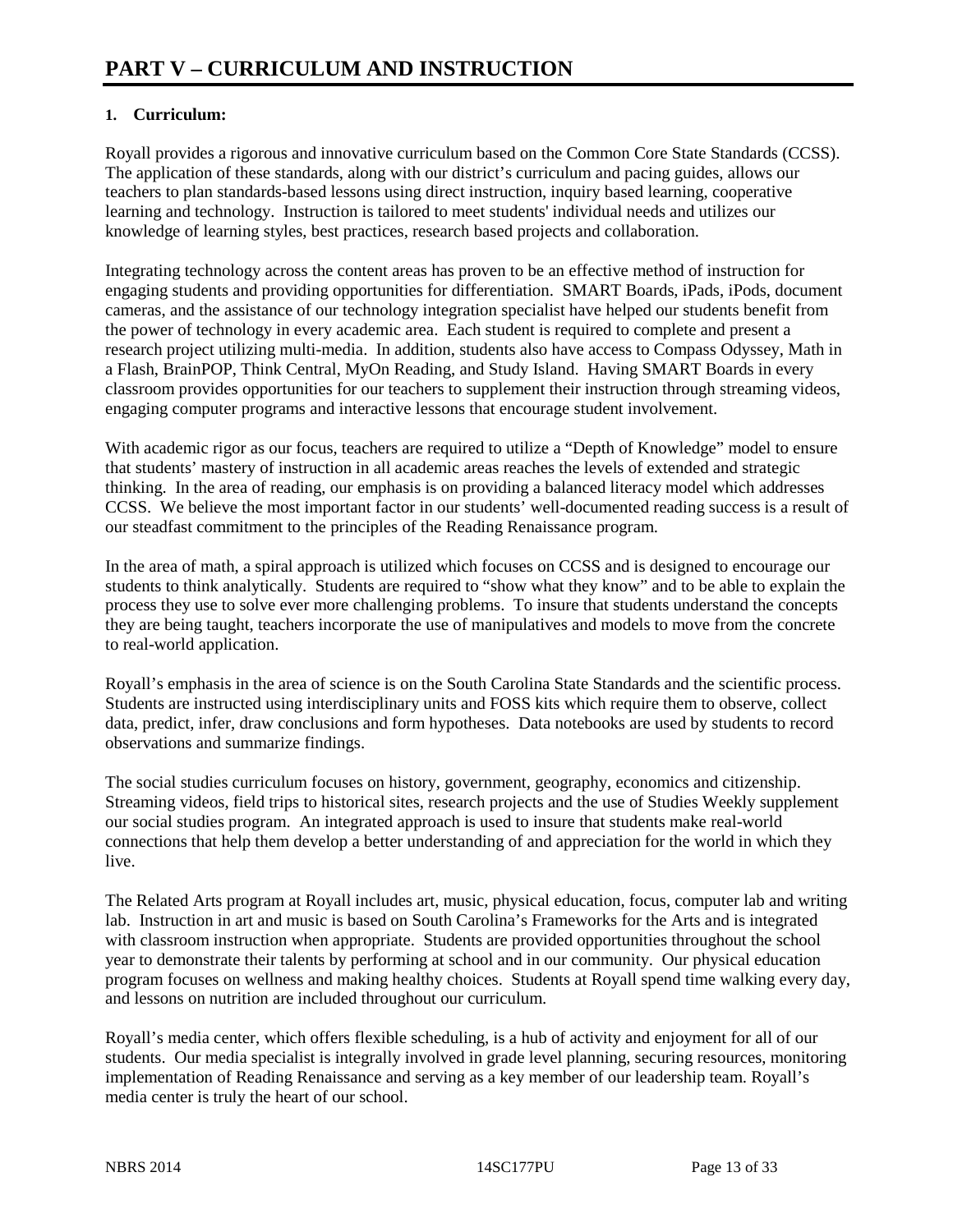At Royall, writing is tied to all content areas. Our emphasis on developing good writers in initiated by the classroom teacher and enhanced through the formal lessons presented in the writing lab. Our writing lab provides our students with a systematic approach to the skills involved in composition while encouraging students to demonstrate their creativity.

The curriculum at Royall is designed to address all subject areas with one goal in mind - students should be involved in their own learning, engaged in meaningful and challenging activities and developing a thirst for knowledge that will help them become lifetime learners.

#### **2. Reading/English:**

At Royall, we believe that it is our responsibility not only to teach our students to read but to instill in them a love of reading. We take this responsibility seriously and it is the driving force of our instructional efforts in this area.

A major component of our reading program and the key to our students' success in reading is our unwavering commitment to the Reading Renaissance program. At the beginning of each school year, students are administered a diagnostic test that teachers use to set independent reading levels and reading goals. Uninterrupted instructional time is set aside for students to read under the careful supervision and monitoring of their classroom teacher. Goals are set for each student and weekly diagnostic reports are monitored by the media specialist, the principal and the classroom teacher. Students who are not on target to achieve their goals are provided with intervention strategies to aid in fluency and comprehension. To continue our emphasis on the importance of reading, each student at Royall is required to read for a specified amount of time each evening as a part of his/her homework.

Also, central to our reading program are our high expectations for our students. Our kindergarten students have "book basket" time daily and write in their journals to share what they have learned. In addition, kindergarteners are required to master their high frequency words. First graders are expected to be reading independently by mid-year and interventions are put in place if they are experiencing difficulty. All Royall second graders are expected to read chapter books successfully. To insure that Royall students are exposed to informational text, every student is expected to read at least four non-fiction books during each grading period. Because the Reading Renaissance program allows students to read books on their level, students who are reading above level are provided with more challenging books. Students reading below level are provided with small group and individual intervention.

In addition to our use of Reading Renaissance, basal readers, novel units, and leveled readers help to provide a multi-faceted approach insuring that core reading/English skills are mastered. Teachers use assessment data to differentiate instruction and to provide a balanced literacy approach employing a variety of resources and instructional approaches.

The goal of Royall's reading program is to foster in our students a desire to read for both knowledge and enjoyment.

#### **3. Mathematics:**

It is our belief that children should be given the opportunity to solve math problems and communicate how they arrived at the solution. To accomplish this, foundational skills must be taught at an early age. Students begin with concrete activities and move to more abstract concepts. Through the use of real world problems and situations, students are taught to think critically to find solutions.

The math program at Royall is based on the CCSS. The adopted basal, the curriculum alignment document, SMART Board lessons, Compass and Study Island address these standards through a variety of approaches. Computer games, iPad/iPod activities, and board games are utilized to allow students to practice skills. Spiral reviews are also built into the curriculum to provide students with opportunities to practice previously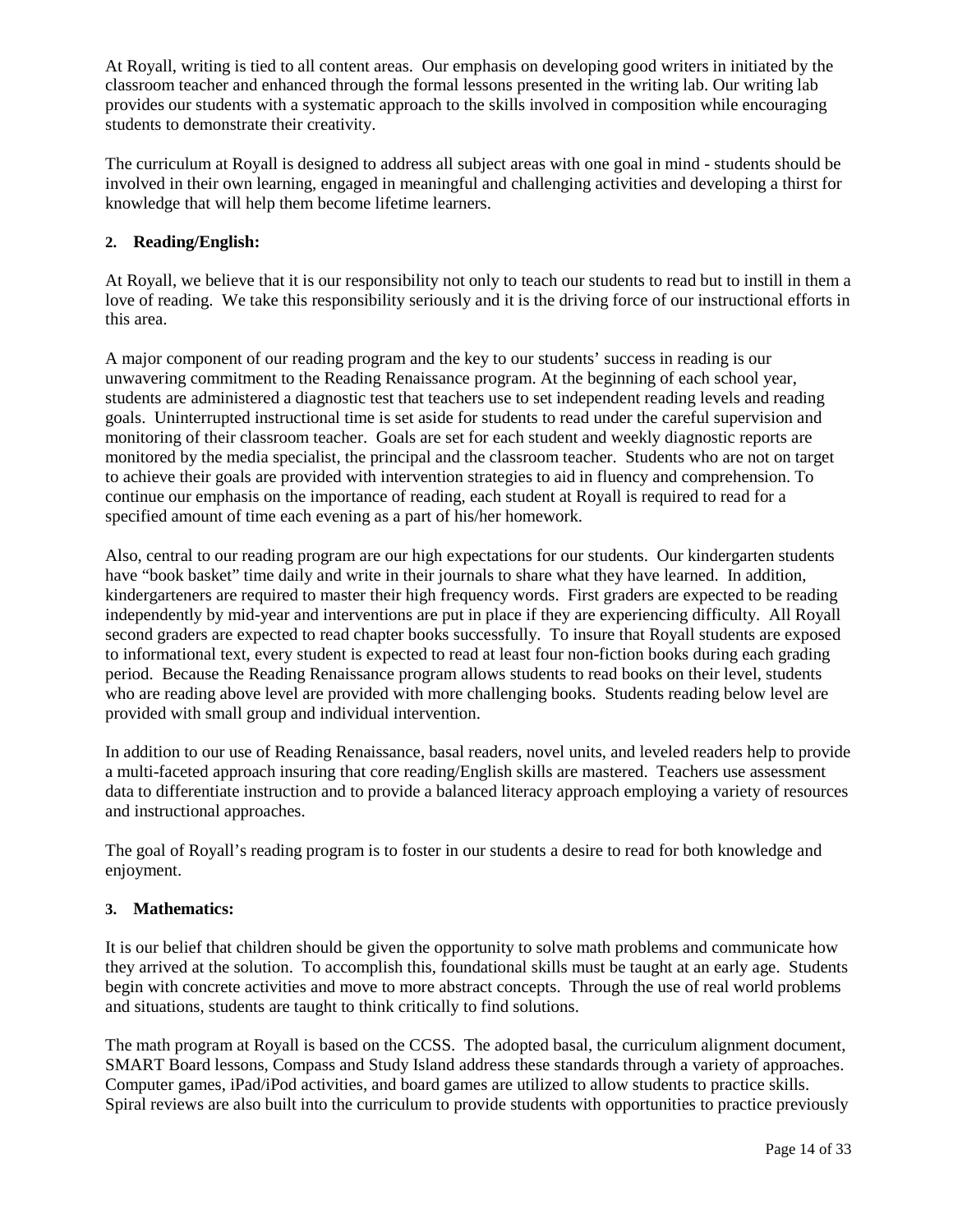taught material. Royall students are required to master their basic facts in all operations and they are given timed tests to verify that they are "Math Wizards".

With the transition to CCSS, our emphasis has appropriately shifted from helping our students get the correct answer to making them aware of the processes used to arrive at a solution to a problem. Royall students are now expected to reason abstractly and quantitatively, construct viable arguments, critique the reasoning of others, and use models and other tools strategically. They are also becoming aware that there are different ways to solve the same problem. Articulating the strategy that they used in writing or through oral presentations has helped Royall students learn from one another. As a result, they are able to better organize their thinking and communicate mathematically.

To supplement our math instruction, students experiencing difficulties participate in our morning math remediation program and targeted small group instruction. Other opportunities for our students who need additional support include the use of Flash Masters, Study Island, and Compass. Our students who can benefit from more challenging assignments are invited to participate in our Math Superstars program.

We are pleased with our students' growth in the area of mathematics and particularly in their ability to think like mathematicians.

#### **4. Additional Curriculum Area:**

#### Visual and Performing Arts

Every student at Royall is an enthusiastic participant in our visual and performing arts program. Although we have designated art and music/drama teachers, all teachers at Royall embrace the significance of the arts in creating well-rounded students. From the first days of kindergarten until the final days of sixth grade, our students are artists and performers. Their artwork is displayed throughout the building and their talents are shared with parents and the community. Thematic units always incorporate art projects and music.

Royall students are formally taught about famous artists, different media and techniques, and historical periods of art. Students are expected to apply their knowledge by creating their own artwork. Each spring, our Artscapades celebration is held. Every child at Royall has samples of their artistic talent on display at this popular event. Our students love finding their work and sharing it with their parents. Our art teacher serves as a valuable resource for all teachers and is always anxious to suggest appropriate art activities that correlate with classroom units of study.

Music and drama are also enjoyed by Royall students. Our music teacher teaches vocal and instrumental music to all students. Composers and their musical contributions, as well as various styles of music (gospel, secular, folk, etc.), are an important part of the music curriculum. Students in all grades learn to move to musical rhythms and to act out songs as they sing.

More formal drama instruction is provided as a part of our spring musical productions. For these much anticipated productions, our students audition for roles and rehearse the songs and choreography for months. Full costumes, makeup, lighting, sound and sets turn our auditorium into an entertainment wonderland. On the nights of our standing room only performances, our "actors" beam with pride and our audience always salutes them with a standing ovation.

Other opportunities for our students to enjoy the performing arts include guitar instruction (grade 6), our chimes choir (grades 4-6), band and strings (grade 6) and our Royall Young Singer chorus (grades 4-6).

We are extremely proud of the visual and performing arts program at Royall. We are even more proud of our students whose special talents are shared and whose appreciation of the talents of others is fostered.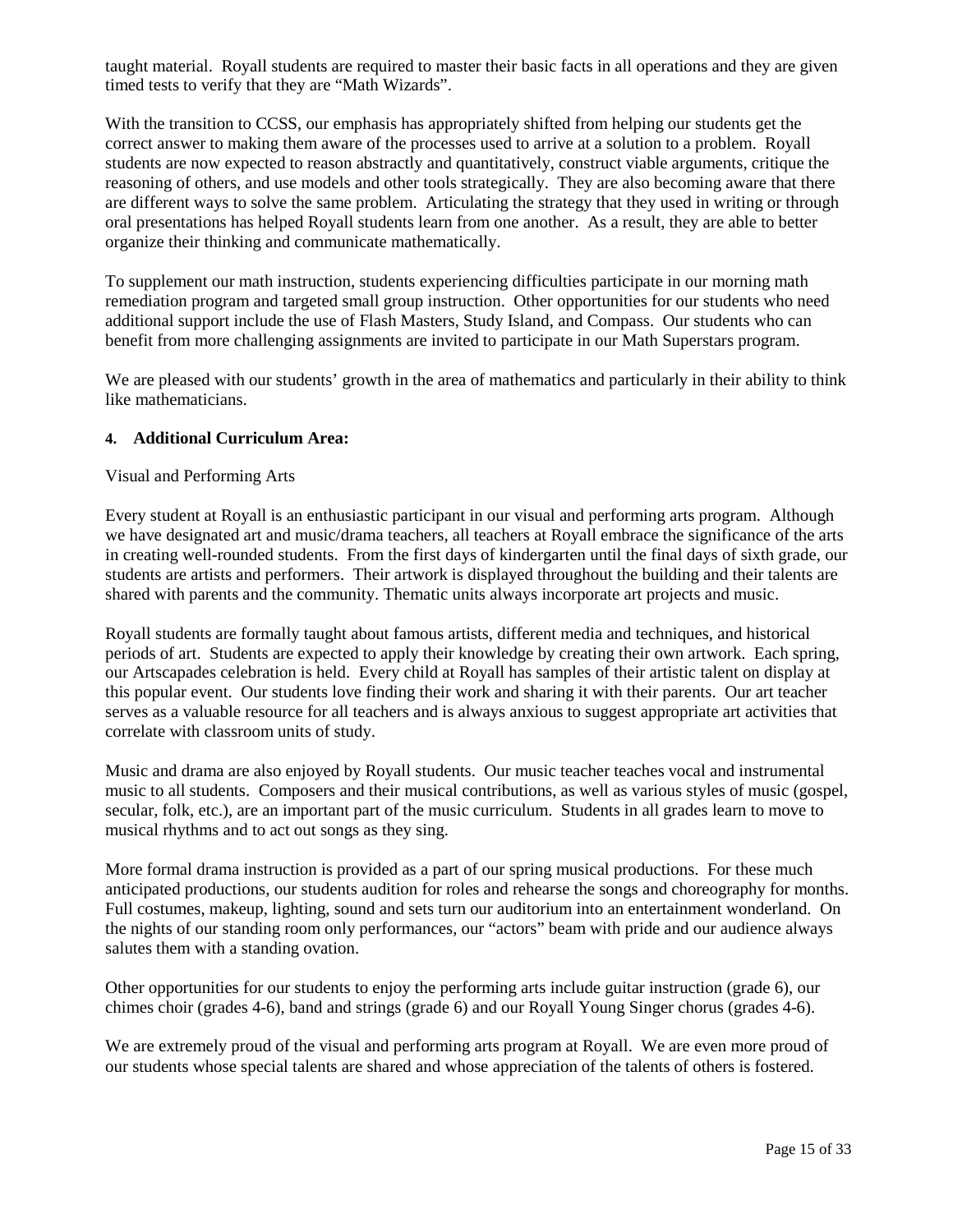#### **5. Instructional Methods:**

Various methods are used at Royall to provide instruction tailored to meet the needs of our diverse student population. Students' strengths and weaknesses are determined using data from MAP and PASS tests, benchmark assessments, and formal and informal teacher designed assessment tools. While teacher-directed instruction is central to our academic focus, interdisciplinary learning, project based learning, collaborative/cooperative learning and inquiry based learning are also key components of our instructional delivery system. Data is used to design instruction to address small groups or individual needs and to provide for both enrichment and remediation as needed. Rather than designing our curriculum to meet the needs of most students, Royall's instructional approach is to challenge every child!

The power of technology to engage learners and enhance instruction has been embraced by our school. Direct instruction is supplemented through the use of interactive SMART Boards, iPads/iPods, and flip cameras, as well as through programs including Study Island, BrainPOP and Compass. Our computer lab and our technology integration lab are instrumental in our efforts to ensure that students are provided with access to the technology they need to solve the problems they face. Students are also allowed to bring their own devices with parental permission.

Activities for collaboration and cooperative learning are planned to provide students with opportunities to discover information through exploration and research while recognizing the contributions of others to a well-designed project.

At Royall, we believe that early intervention is critical in identifying and correcting students' academic challenges. We are proactive in addressing our kindergarten and first grade students who do not demonstrate readiness skills needed for success. This early intervention allows us to address learning problems before they result in cumulative deficits. Although our Reading Recovery program focuses on first grade students, kindergarten and second grade children are targeted for small group instruction based on the proven success of Reading Recovery techniques.

Our growing population of ESOL students is served by our ESOL teacher who is instrumental in securing resources for classroom teachers and communicating school goals to parents.

Our 122 academically gifted and talented students are served through the district's REACH program. Students who do not qualify for this program are provided with enrichment opportunities at Royall.

To increase student achievement, we believe that it is our role to deliver an educational program that has been carefully designed to meet the needs of every Royall student.

#### **6. Professional Development:**

Royall's professional development plan is a collaborative effort and is designed to provide our staff with ongoing opportunities for growth. Every staff member is expected to be a learner and new trends in technology and best practices are strategically taught and modeled to ensure they positively impact student achievement. The leadership team shares pertinent research and seeks input from each staff member in the design of our annual staff development plan. Self-assessments are completed and identified needs are targeted. Staff members set individual professional development goals as a part of their Goals Based Evaluation Plans. These goals, along with school-wide goals, are addressed through a variety of efforts. Along with staff development offered through our district, our school capitalizes on our daily shared planning time for each grade level, our weekly grade level and leadership team meetings, book studies, and targeted training for our entire staff to insure that our professional development needs are addressed. Our principal is actively involved in all professional development activities by either conducting the training or by being an active participant in it. Our teachers are encouraged to attend professional conferences and to visit high performing schools to learn from the success of others.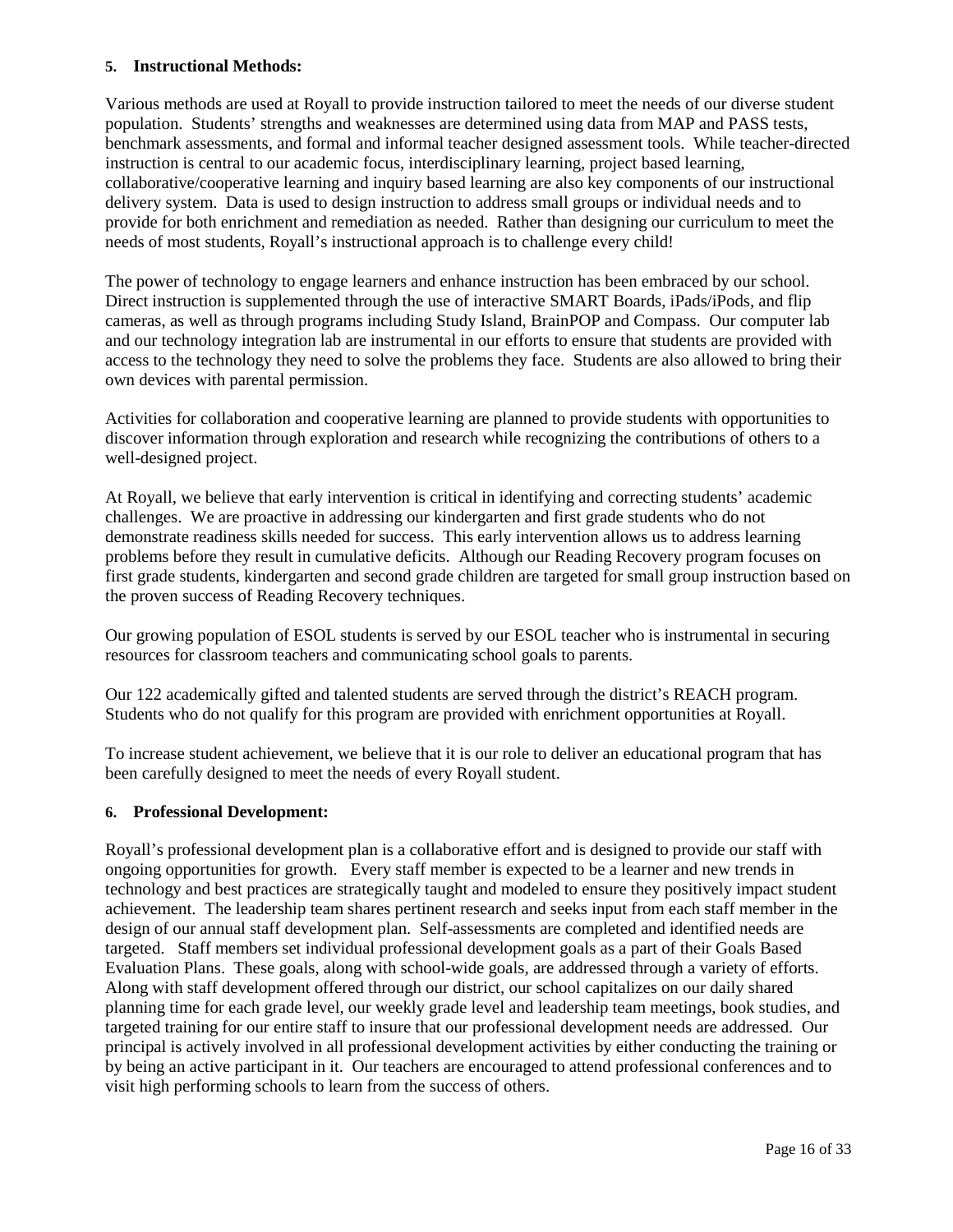Several areas that have received recent emphasis include teaching children of poverty, project based/collaborative learning, flipping classroom instruction and expanding our emergency response system.

The school leadership team has also encouraged all teachers to take graduate level classes on the use of iPads/iPods to enhance classroom instruction. Additionally, online training programs that address content areas or enhance our use of technology are provided by the media specialist, curriculum coordinator and technology integration specialist.

Integral to our professional development program is our effort to promote team building activities that foster a collaborative spirit of sharing and learning from one another. Each school year at Royall begins with an entire day devoted to having our staff work together and have fun. In full costumes and elaborately decorated locations, our staff has enjoyed "Royall Movie Night", "Back to the Beach", and "Royall Goes to Camp!" These annual kick-offs help set a positive tone for our entire school year.

At Royall, we recognize the ongoing need to enhance our knowledge and skills in order to meet the needs of our students. Our comprehensive professional development program is designed solely with this purpose in mind.

#### **7. School Leadership**

The leadership philosophy of Royall is based on the belief that a shared commitment to excellence is the key to success and is expected of all staff members and students. Every employee at our school is viewed as a leader. Our principal believes in her staff and trusts them to play a key role in the decisions that impact Royall. She seeks advice and listens willingly to the opinions and ideas of others. Her ability to communicate with confidence and her reputation for being fair to all have helped earn our school's reputation for being a place where children and parents are treated with respect. Our principal models an unwavering commitment to do whatever it takes to make Royall the best that it can be. This commitment inspires all Royall employees to do the same.

The leadership team at Royall changes as our needs change. Our curriculum coordinator is always a vital member of this team. She is viewed by the staff as being willing to champion new initiatives and to provide needed support to classroom teachers in a non-threatening manner. Our media specialist, technology integration specialist, behavioral health counselor, and guidance counselor, along with our incomparable school secretary, are all key members of our leadership team. They are actively involved in every decision that affects the operation of our school.

To ensure that everyone's opinions and ideas are valued, the Royall Improvement Committee is comprised of a representative from each grade level along with members from the custodial and cafeteria staff. A suggestion box in our lounge allows any staff member to submit questions or good ideas anonymously to this group which meets monthly to examine existing procedures and make needed improvements.

Our principal stresses the need for accountability by carefully monitoring weekly diagnostic reports, MAP scores, report cards, benchmark tests, writing samples and grade level and school goals. In addition, she recognizes every child's birthday and lost tooth. Students who come to her office for "happy visits" are rewarded with "My Principal Loves Me" stickers which they wear proudly.

Royall's leadership team exemplifies our school's motto: "A Proud Past…A Bright Future!" That bright future includes a new facility in a new location. As we look forward to beginning the 2015-16 year in that new building, with the same staff and leadership, we are confident that Royall will continue to be a beacon of educational excellence.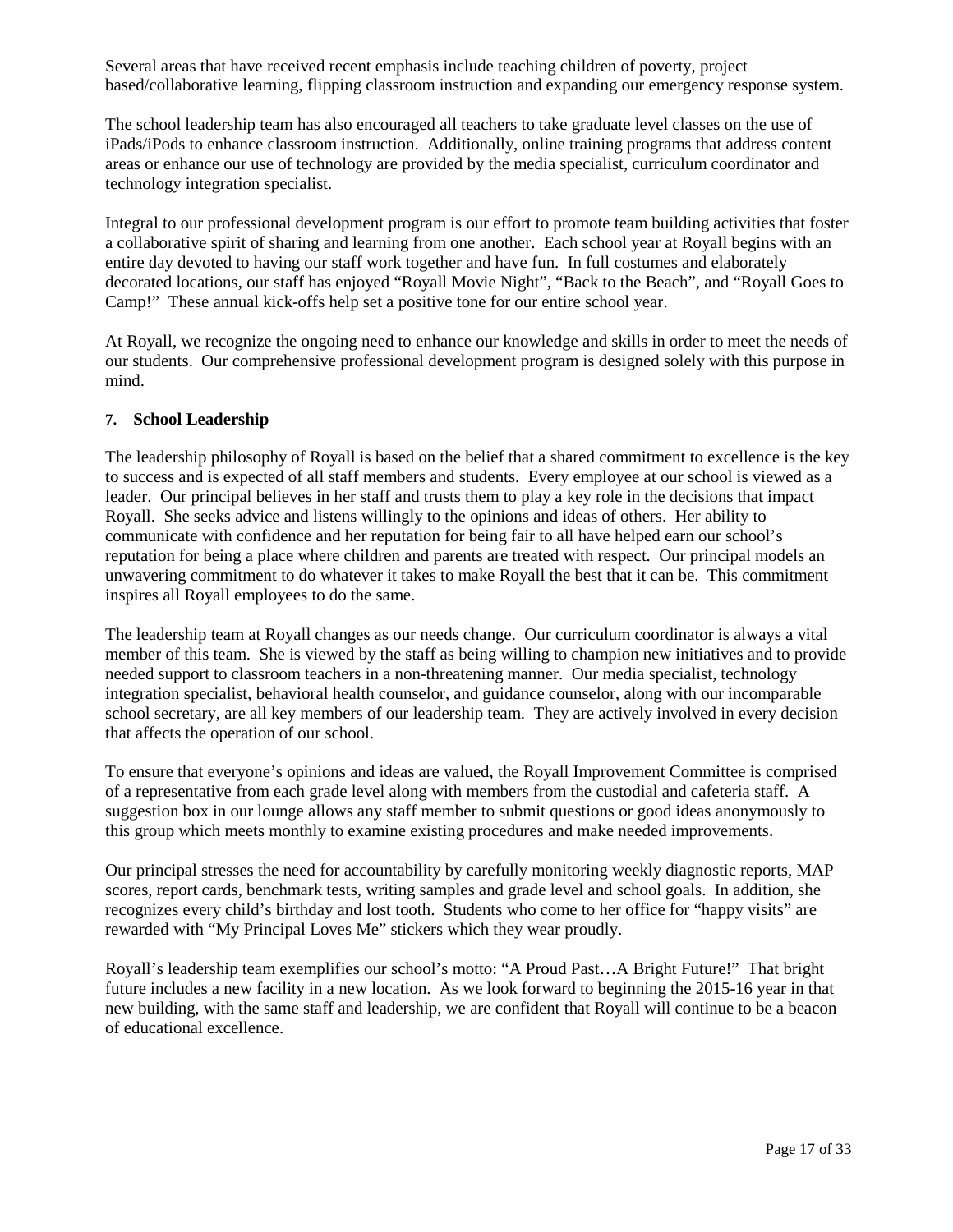**Subject:** <u>Math</u><br> **All Students Tested/Grade:** 3 **Test: PASS**<br> **Edition/Publication Year:** 2013 **All Students Tested/Grade: 3** Publisher: South Carolina State Department of Education

| School Year                      | 2012-2013      | 2011-2012 | $2010 - 2011$  | 2009-2010        | 2008-2009      |
|----------------------------------|----------------|-----------|----------------|------------------|----------------|
| Testing month                    | May            | May       | May            | May              | May            |
| <b>SCHOOL SCORES*</b>            |                |           |                |                  |                |
| % Met or % Exemplary             | 89             | 92        | 89             | 82               | 88             |
| % Exemplary                      | 67             | 58        | 62             | 46               | 43             |
| Number of students tested        | 87             | 91        | 98             | 85               | 88             |
| Percent of total students tested | 99             | 100       | 100            | 100              | 100            |
| Number of students tested with   | 5              | 3         | $\mathbf{1}$   | $\mathbf{1}$     | 6              |
| alternative assessment           |                |           |                |                  |                |
| % of students tested with        | 5              | 3         | $\mathbf{1}$   | $\mathbf{1}$     | 6              |
| alternative assessment           |                |           |                |                  |                |
| <b>SUBGROUP SCORES</b>           |                |           |                |                  |                |
| 1. Free and Reduced-Price        |                |           |                |                  |                |
| Meals/Socio-Economic/            |                |           |                |                  |                |
| <b>Disadvantaged Students</b>    |                |           |                |                  |                |
| % Met or % Exemplary             | 73             | 87        | 80             | 71               | 77             |
| $\overline{\%}$ Exemplary        | 47             | 44        | 37             | 30               | 31             |
| Number of students tested        | 30             | 45        | 46             | 44               | 39             |
| 2. Students receiving Special    |                |           |                |                  |                |
| <b>Education</b>                 |                |           |                |                  |                |
| % Met or % Exemplary             | 90             | 86        | 73             |                  | 79             |
| % Exemplary                      | 40             | 50        | 20             |                  | 36             |
| Number of students tested        | 10             | 14        | 15             | 5                | 14             |
| 3. English Language Learner      |                |           |                |                  |                |
| <b>Students</b>                  |                |           |                |                  |                |
| % Met or % Exemplary             |                |           |                |                  |                |
| % Exemplary                      |                |           |                |                  |                |
| Number of students tested        | 8              | 8         | $\overline{4}$ | $\overline{2}$   | 9              |
| 4. Hispanic or Latino            |                |           |                |                  |                |
| <b>Students</b>                  |                |           |                |                  |                |
| % Met or % Exemplary             |                |           |                |                  |                |
| % Exemplary                      |                |           |                |                  |                |
| Number of students tested        | 5              | 5         | $\overline{2}$ | $\boldsymbol{0}$ | 3              |
| 5. African- American             |                |           |                |                  |                |
| <b>Students</b>                  |                |           |                |                  |                |
| % Met or % Exemplary             | 67             | 87        | 77             | 68               | 70             |
| % Exemplary                      | 22             | 36        | 38             | 10               | 26             |
| Number of students tested        | 18             | 31        | 34             | 31               | 27             |
| <b>6. Asian Students</b>         |                |           |                |                  |                |
| % Met or % Exemplary             |                |           |                |                  |                |
| % Exemplary                      |                |           |                |                  |                |
| Number of students tested        | $\overline{2}$ | 3         | $\mathbf{1}$   | 1                | 5 <sup>5</sup> |
| 7. American Indian or            |                |           |                |                  |                |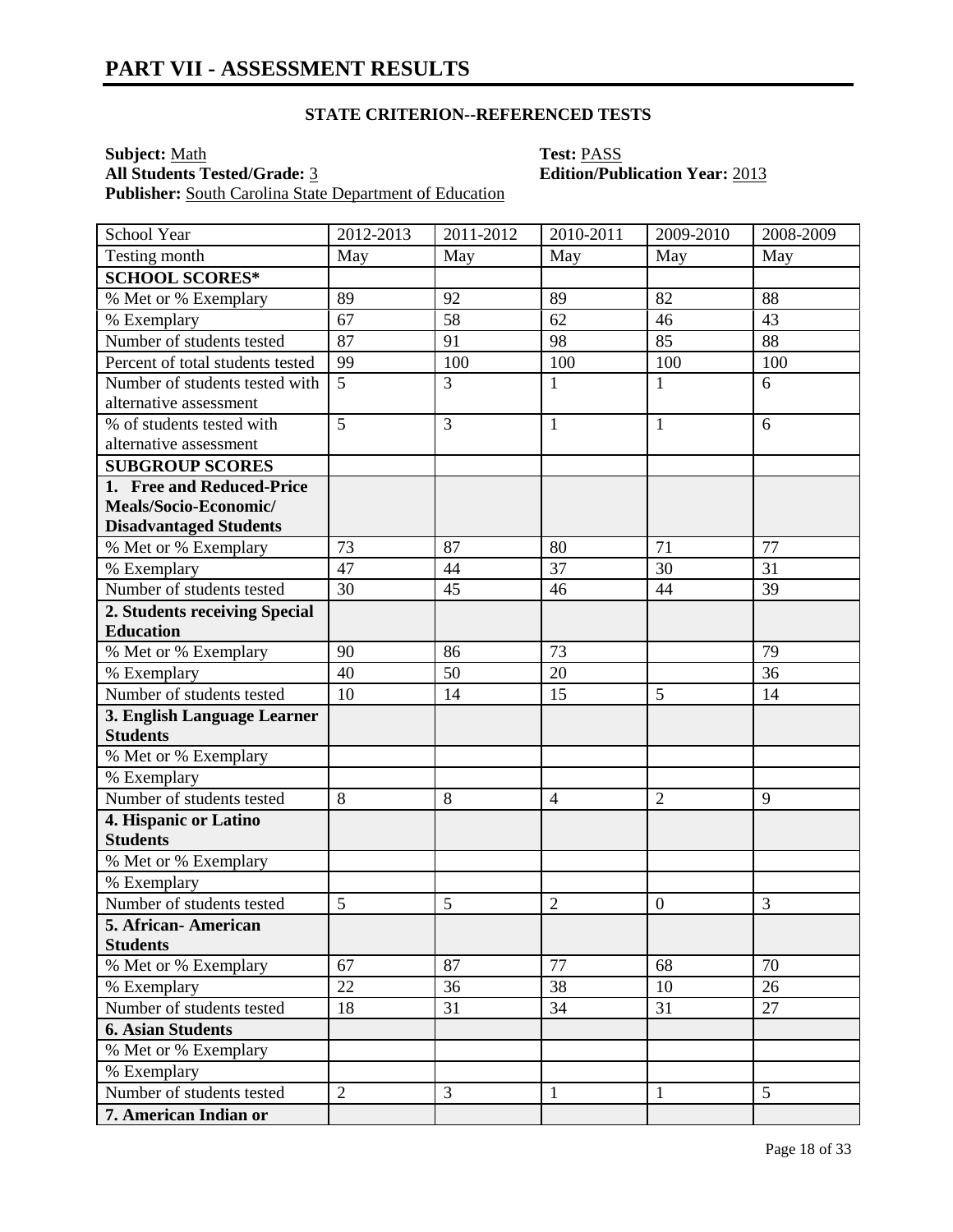| <b>Alaska Native Students</b>    |                |                |                |                |                |
|----------------------------------|----------------|----------------|----------------|----------------|----------------|
| % Met or % Exemplary             |                |                |                |                |                |
| % Exemplary                      |                |                |                |                |                |
| Number of students tested        | $\theta$       | $\overline{0}$ | $\overline{0}$ | $\theta$       | $\overline{0}$ |
| 8. Native Hawaiian or other      |                |                |                |                |                |
| <b>Pacific Islander Students</b> |                |                |                |                |                |
| % Met or % Exemplary             |                |                |                |                |                |
| % Exemplary                      |                |                |                |                |                |
| Number of students tested        | $\overline{0}$ | $\overline{0}$ | $\overline{0}$ | $\overline{0}$ | $\overline{0}$ |
| 9. White Students                |                |                |                |                |                |
| % Met or % Exemplary             | 98             | 98             | 95             | 90             | 96             |
| % Exemplary                      | 80             | 78             | 75             | 67             | 52             |
| Number of students tested        | 60             | 51             | 61             | 52             | 52             |
| <b>10. Two or More Races</b>     |                |                |                |                |                |
| identified Students              |                |                |                |                |                |
| % Met or % Exemplary             |                |                |                |                |                |
| % Exemplary                      |                |                |                |                |                |
| Number of students tested        | $\overline{2}$ | 1              | $\overline{0}$ | $\overline{0}$ | $\overline{0}$ |
| 11. Other 1: Other 1             |                |                |                |                |                |
| % Met or % Exemplary             |                |                |                |                |                |
| % Exemplary                      |                |                |                |                |                |
| Number of students tested        |                |                |                |                |                |
| 12. Other 2: Other 2             |                |                |                |                |                |
| % Met or % Exemplary             |                |                |                |                |                |
| % Exemplary                      |                |                |                |                |                |
| Number of students tested        |                |                |                |                |                |
| 13. Other 3: Other 3             |                |                |                |                |                |
| % Met or % Exemplary             |                |                |                |                |                |
| % Exemplary                      |                |                |                |                |                |
| Number of students tested        |                |                |                |                |                |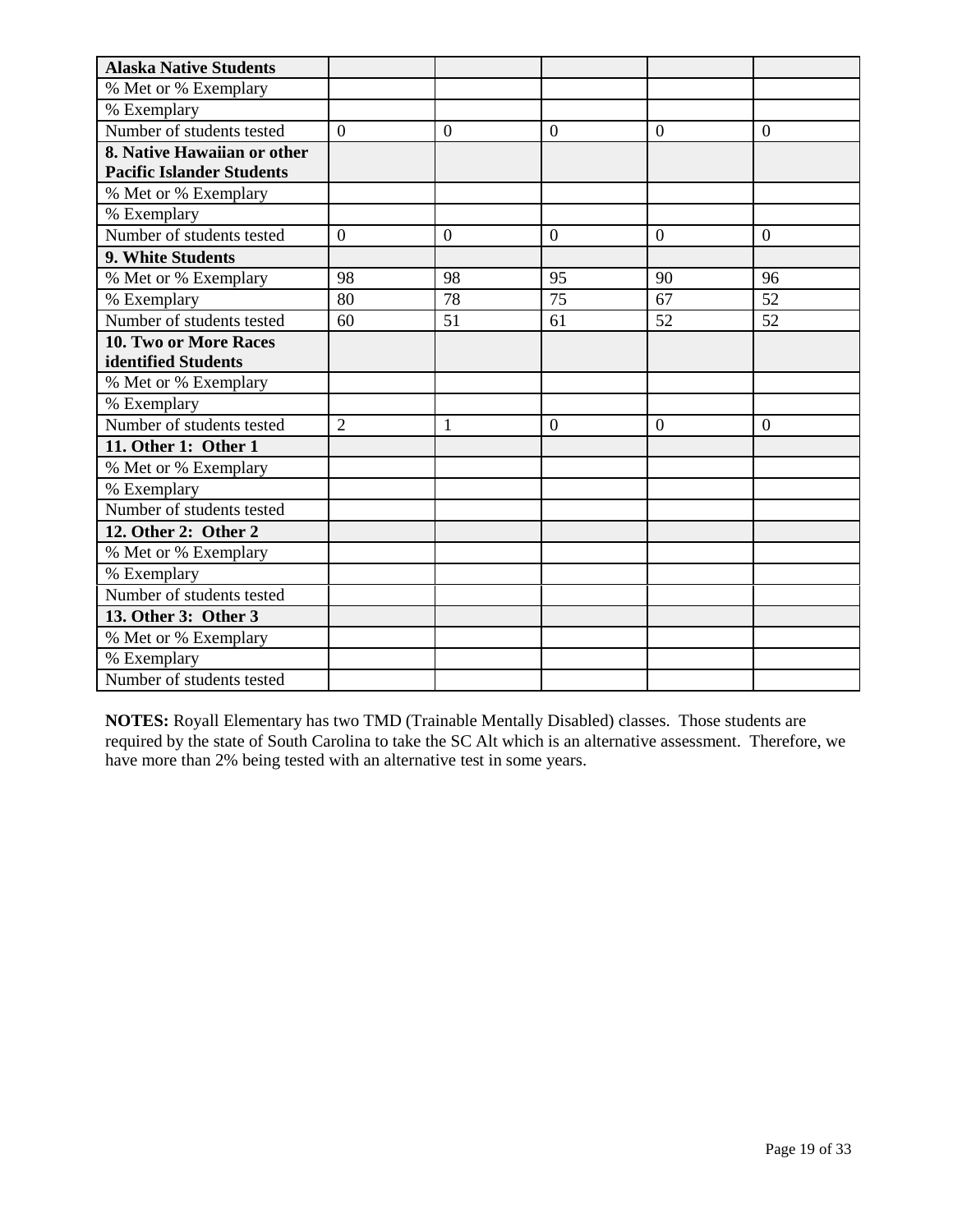**Subject:** <u>Math</u><br> **All Students Tested/Grade:** 4 **Test: PASS**<br> **Edition/Public Edition/Public Edition** Publisher: South Carolina State Department of Education

# **All Students Tested/Grade:** 4 **Edition/Publication Year:** 2013

| School Year                      | 2012-2013      | 2011-2012      | 2010-2011      | $\overline{2009}$ -2010 | 2008-2009      |
|----------------------------------|----------------|----------------|----------------|-------------------------|----------------|
| Testing month                    | May            | May            | May            | May                     | May            |
| <b>SCHOOL SCORES*</b>            |                |                |                |                         |                |
| % Met plus % Exemplary           | 94             | 92             | 93             | 96                      | 94             |
| % Exemplary                      | 56             | 56             | 55             | 58                      | 50             |
| Number of students tested        | 94             | 97             | 87             | 92                      | 102            |
| Percent of total students tested | 100            | 100            | 100            | 100                     | 100            |
| Number of students tested with   | $\overline{4}$ | $\overline{2}$ | $\mathbf{1}$   | 3                       | 6              |
| alternative assessment           |                |                |                |                         |                |
| % of students tested with        | $\overline{4}$ | $\overline{2}$ | $\mathbf{1}$   | 3                       | 6              |
| alternative assessment           |                |                |                |                         |                |
| <b>SUBGROUP SCORES</b>           |                |                |                |                         |                |
| 1. Free and Reduced-Price        |                |                |                |                         |                |
| Meals/Socio-Economic/            |                |                |                |                         |                |
| <b>Disadvantaged Students</b>    |                |                |                |                         |                |
| % Met plus % Exemplary           | 90             | 85             | 88             | 92                      | 93             |
| % Exemplary                      | 39             | 30             | 44             | 41                      | 39             |
| Number of students tested        | 49             | 40             | 41             | 39                      | 41             |
| 2. Students receiving Special    |                |                |                |                         |                |
| <b>Education</b>                 |                |                |                |                         |                |
| % Met plus % Exemplary           | 79             | 75             |                | 100                     | 79             |
| % Exemplary                      | 29             | 17             |                | 46                      | 21             |
| Number of students tested        | 14             | 12             | 8              | 11                      | 14             |
| 3. English Language Learner      |                |                |                |                         |                |
| <b>Students</b>                  |                |                |                |                         |                |
| % Met plus % Exemplary           |                |                |                | 90                      |                |
| % Exemplary                      |                |                |                | 30                      |                |
| Number of students tested        | $\overline{7}$ | $\overline{4}$ | 3              | 10                      | 6              |
| 4. Hispanic or Latino            |                |                |                |                         |                |
| <b>Students</b>                  |                |                |                |                         |                |
| % Met plus % Exemplary           |                |                |                |                         |                |
| % Exemplary                      |                |                |                |                         |                |
| Number of students tested        | 5              | $\overline{2}$ | $\mathbf{1}$   | 3                       | $\overline{4}$ |
| 5. African- American             |                |                |                |                         |                |
| <b>Students</b>                  |                |                |                |                         |                |
| % Met plus % Exemplary           | 88             | 77             | 89             | 90                      | 86             |
| % Exemplary                      | 24             | 26             | 25             | 33                      | 37             |
| Number of students tested        | 33             | 31             | 28             | 30                      | 35             |
| <b>6. Asian Students</b>         |                |                |                |                         |                |
| % Met plus % Exemplary           |                |                |                |                         |                |
| % Exemplary                      |                |                |                |                         |                |
| Number of students tested        | $\overline{2}$ | $\mathbf{1}$   | $\overline{2}$ | 5                       | $\overline{3}$ |
| 7. American Indian or            |                |                |                |                         |                |
| <b>Alaska Native Students</b>    |                |                |                |                         |                |
| % Met plus % Exemplary           |                |                |                |                         |                |
| % Exemplary                      |                |                |                |                         |                |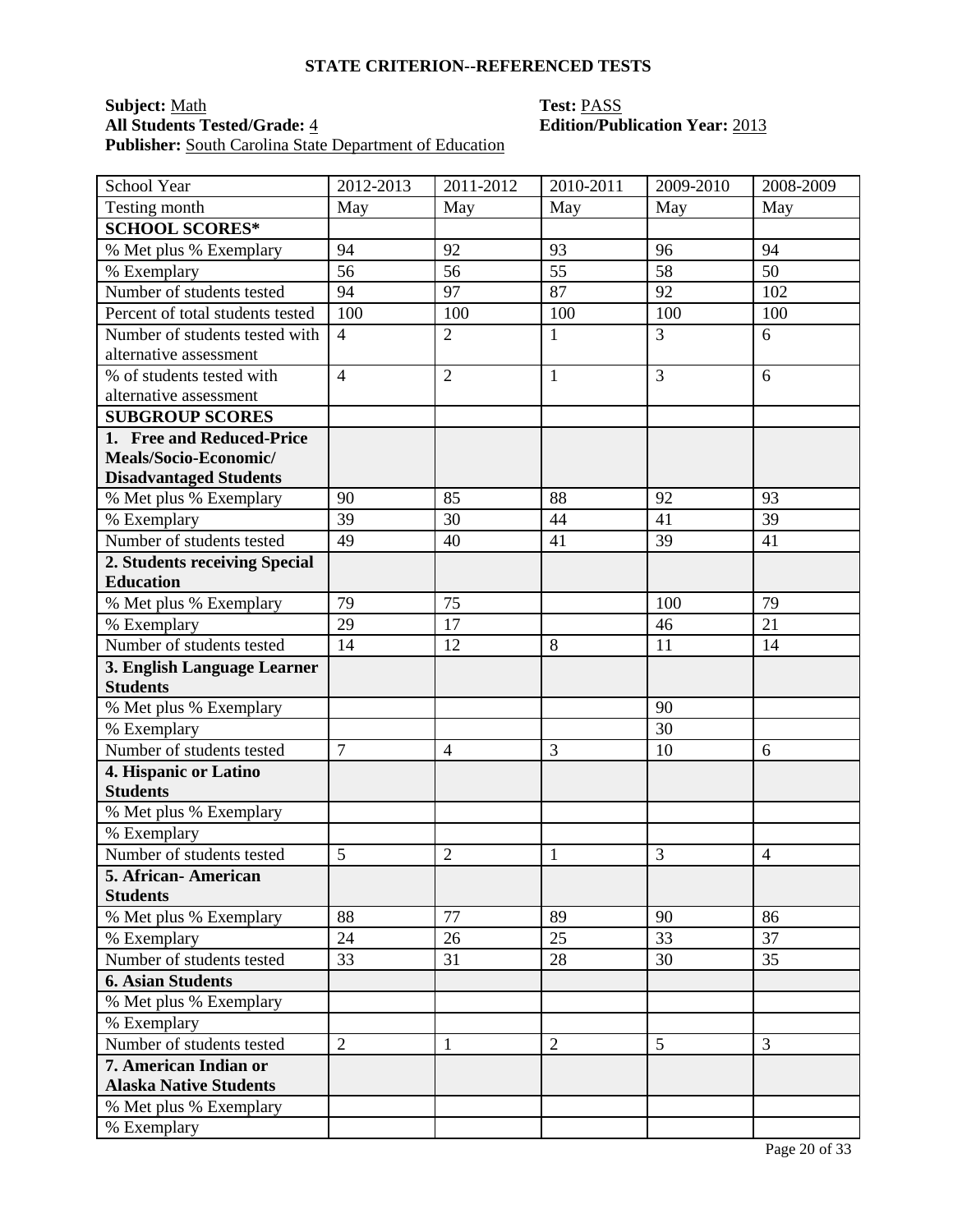| Number of students tested        | $\overline{0}$ | $\overline{0}$ | $\overline{0}$ | $\theta$       | $\overline{0}$ |
|----------------------------------|----------------|----------------|----------------|----------------|----------------|
| 8. Native Hawaiian or other      |                |                |                |                |                |
| <b>Pacific Islander Students</b> |                |                |                |                |                |
| % Met plus % Exemplary           |                |                |                |                |                |
| % Exemplary                      |                |                |                |                |                |
| Number of students tested        | $\overline{0}$ | $\theta$       | $\overline{0}$ | 5              | $\overline{0}$ |
| 9. White Students                |                |                |                |                |                |
| % Met plus % Exemplary           | 98             | 98             | 95             | 98             | 98             |
| % Exemplary                      | 79             | 70             | 69             | 74             | 55             |
| Number of students tested        | 53             | 63             | 55             | 53             | 60             |
| 10. Two or More Races            |                |                |                |                |                |
| identified Students              |                |                |                |                |                |
| % Met plus % Exemplary           |                |                |                |                |                |
| % Exemplary                      |                |                |                |                |                |
| Number of students tested        | $\overline{2}$ | $\overline{0}$ | $\mathbf{1}$   | $\overline{0}$ | $\overline{0}$ |
| 11. Other 1: Other 1             |                |                |                |                |                |
| % Met plus % Exemplary           |                |                |                |                |                |
| % Exemplary                      |                |                |                |                |                |
| Number of students tested        |                |                |                |                |                |
| 12. Other 2: Other 2             |                |                |                |                |                |
| % Met plus % Exemplary           |                |                |                |                |                |
| % Exemplary                      |                |                |                |                |                |
| Number of students tested        |                |                |                |                |                |
| 13. Other 3: Other 3             |                |                |                |                |                |
| % Met plus % Exemplary           |                |                |                |                |                |
| % Exemplary                      |                |                |                |                |                |
| Number of students tested        |                |                |                |                |                |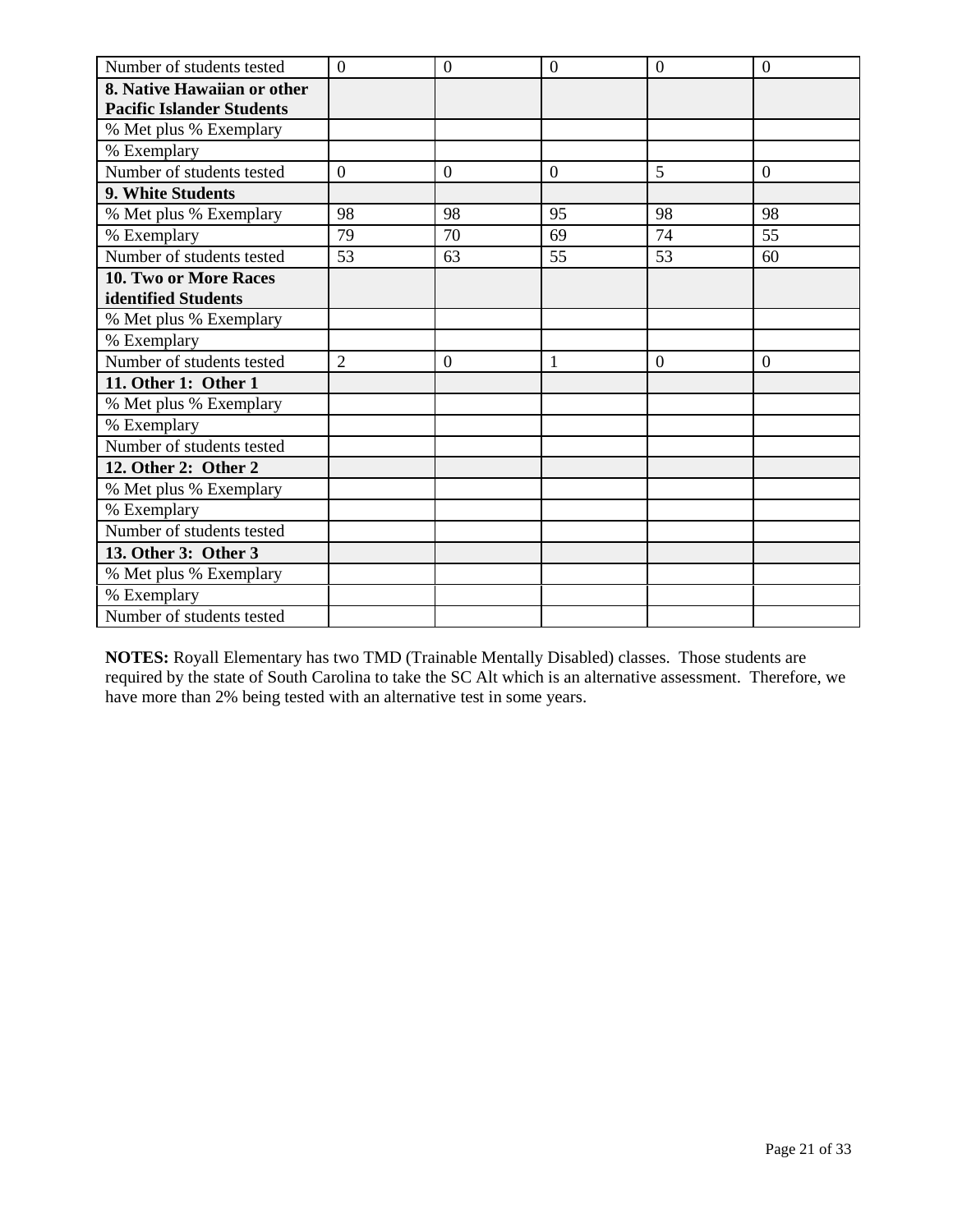**Subject:** Math **Test:** PASS **All Students Tested/Grade:** 5 **Edition/Publication Year:** 2013 **Publisher:** South Carolina State Department of Education

| School Year                      | 2012-2013      | 2011-2012        | 2010-2011      | $\overline{2009}$ -2010 | 2008-2009      |
|----------------------------------|----------------|------------------|----------------|-------------------------|----------------|
| Testing month                    | May            | May              | May            | May                     | May            |
| <b>SCHOOL SCORES*</b>            |                |                  |                |                         |                |
| % Met plus % Exemplary           | 97             | 94               | 97             | 88                      | 89             |
| % Exemplary                      | 60             | 47               | 74             | 46                      | 50             |
| Number of students tested        | 97             | 81               | 95             | 113                     | 99             |
| Percent of total students tested | 100            | 100              | 100            | 100                     | 100            |
| Number of students tested with   | $\mathbf{1}$   | $\overline{0}$   | $\overline{2}$ | $\overline{3}$          | 6              |
| alternative assessment           |                |                  |                |                         |                |
| % of students tested with        | $\mathbf{1}$   | $\boldsymbol{0}$ | $\overline{2}$ | 3                       | 6              |
| alternative assessment           |                |                  |                |                         |                |
| <b>SUBGROUP SCORES</b>           |                |                  |                |                         |                |
| 1. Free and Reduced-Price        |                |                  |                |                         |                |
| Meals/Socio-Economic/            |                |                  |                |                         |                |
| <b>Disadvantaged Students</b>    |                |                  |                |                         |                |
| % Met plus % Exemplary           | 96             | 90               | 94             | 83                      | 85             |
| % Exemplary                      | 52             | 34               | 58             | 40                      | 28             |
| Number of students tested        | 44             | 41               | 48             | 53                      | 40             |
| 2. Students receiving Special    |                |                  |                |                         |                |
| <b>Education</b>                 |                |                  |                |                         |                |
| % Met plus % Exemplary           |                |                  |                | 50                      | 64             |
| % Exemplary                      |                |                  |                | 19                      | 27             |
| Number of students tested        | $\overline{8}$ | $\overline{7}$   | 9              | 16                      | 11             |
| 3. English Language Learner      |                |                  |                |                         |                |
| <b>Students</b>                  |                |                  |                |                         |                |
| % Met plus % Exemplary           |                |                  |                |                         |                |
| % Exemplary                      |                |                  |                |                         |                |
| Number of students tested        | 9              | 3                | 9              | $\overline{4}$          | $\overline{7}$ |
| 4. Hispanic or Latino            |                |                  |                |                         |                |
| <b>Students</b>                  |                |                  |                |                         |                |
| % Met plus % Exemplary           |                |                  |                |                         |                |
| % Exemplary                      |                |                  |                |                         |                |
| Number of students tested        | $\overline{4}$ | $\boldsymbol{0}$ | 3              | $\overline{4}$          | 3              |
| 5. African-American              |                |                  |                |                         |                |
| <b>Students</b>                  |                |                  |                |                         |                |
| % Met plus % Exemplary           | 96             | 90               | 89             | 77                      | 78             |
| % Exemplary                      | 39             | 23               | 46             | 34                      | 19             |
| Number of students tested        | 28             | 31               | 28             | 44                      | 27             |
| <b>6. Asian Students</b>         |                |                  |                |                         |                |
| % Met plus % Exemplary           |                |                  |                |                         |                |
| % Exemplary                      |                |                  |                |                         |                |
| Number of students tested        | $\overline{3}$ | 3                | 6              | $\overline{2}$          | $\overline{7}$ |
| 7. American Indian or            |                |                  |                |                         |                |
| <b>Alaska Native Students</b>    |                |                  |                |                         |                |
| % Met plus % Exemplary           |                |                  |                |                         |                |
| % Exemplary                      |                |                  |                |                         |                |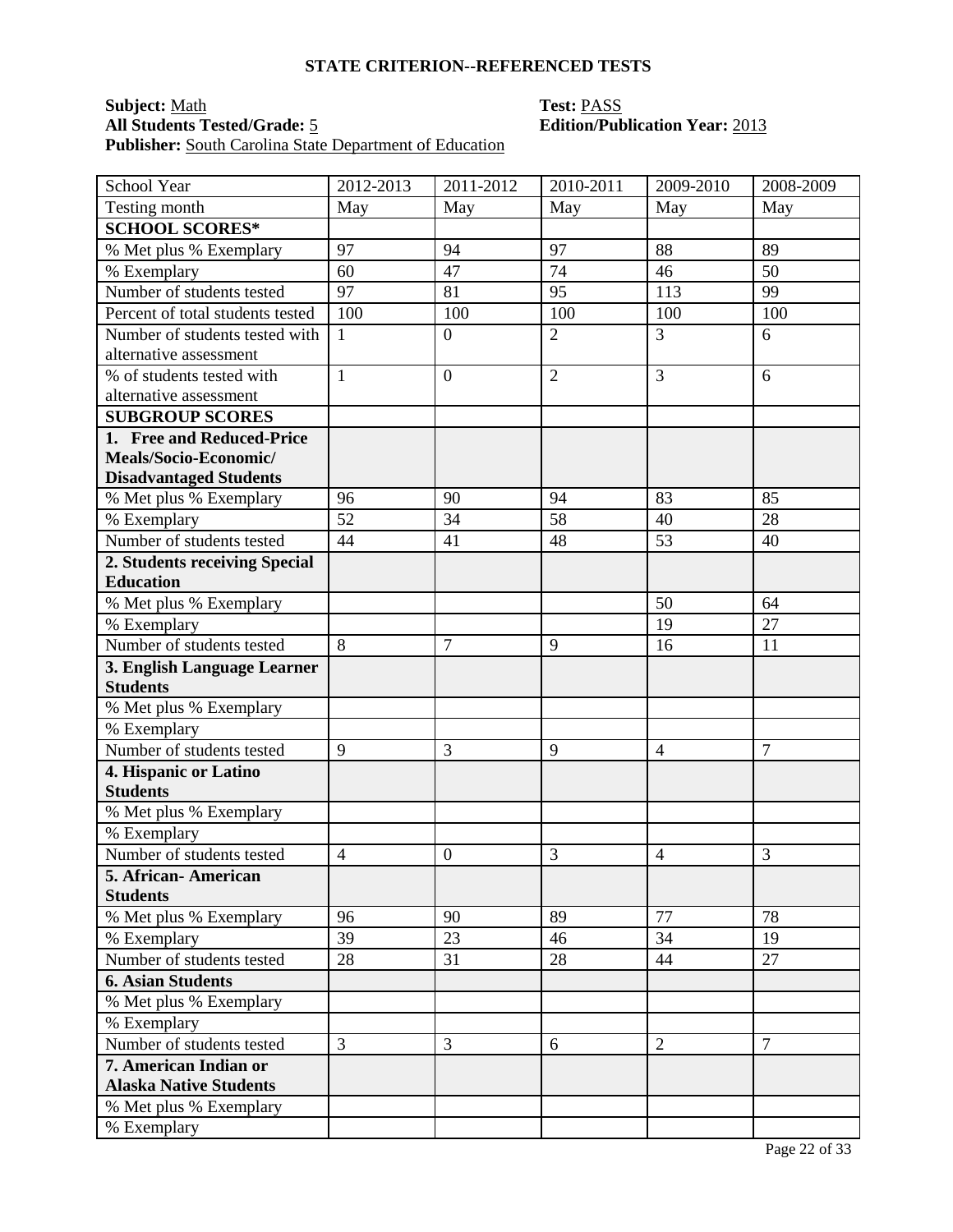| Number of students tested        | $\overline{0}$ | $\mathbf{0}$ | $\overline{0}$ | $\overline{0}$ | $\mathbf{0}$   |
|----------------------------------|----------------|--------------|----------------|----------------|----------------|
| 8. Native Hawaiian or other      |                |              |                |                |                |
| <b>Pacific Islander Students</b> |                |              |                |                |                |
| % Met plus % Exemplary           |                |              |                |                |                |
| % Exemplary                      |                |              |                |                |                |
| Number of students tested        | 1              | 1            | $\overline{0}$ | $\overline{0}$ | $\overline{0}$ |
| 9. White Students                |                |              |                |                |                |
| % Met plus % Exemplary           | 98             | 98           | 100            | 94             | 93             |
| % Exemplary                      | 67             | 64           | 86             | 53             | 59             |
| Number of students tested        | 61             | 45           | 55             | 62             | 61             |
| <b>10. Two or More Races</b>     |                |              |                |                |                |
| identified Students              |                |              |                |                |                |
| % Met plus % Exemplary           |                |              |                |                |                |
| % Exemplary                      |                |              |                |                |                |
| Number of students tested        | $\overline{0}$ | $\mathbf{1}$ | 3              | $\Omega$       | $\overline{0}$ |
| 11. Other 1: Other 1             |                |              |                |                |                |
| % Met plus % Exemplary           |                |              |                |                |                |
| % Exemplary                      |                |              |                |                |                |
| Number of students tested        |                |              |                |                |                |
| 12. Other 2: Other 2             |                |              |                |                |                |
| % Met plus % Exemplary           |                |              |                |                |                |
| % Exemplary                      |                |              |                |                |                |
| Number of students tested        |                |              |                |                |                |
| 13. Other 3: Other 3             |                |              |                |                |                |
| % Met plus % Exemplary           |                |              |                |                |                |
| % Exemplary                      |                |              |                |                |                |
| Number of students tested        |                |              |                |                |                |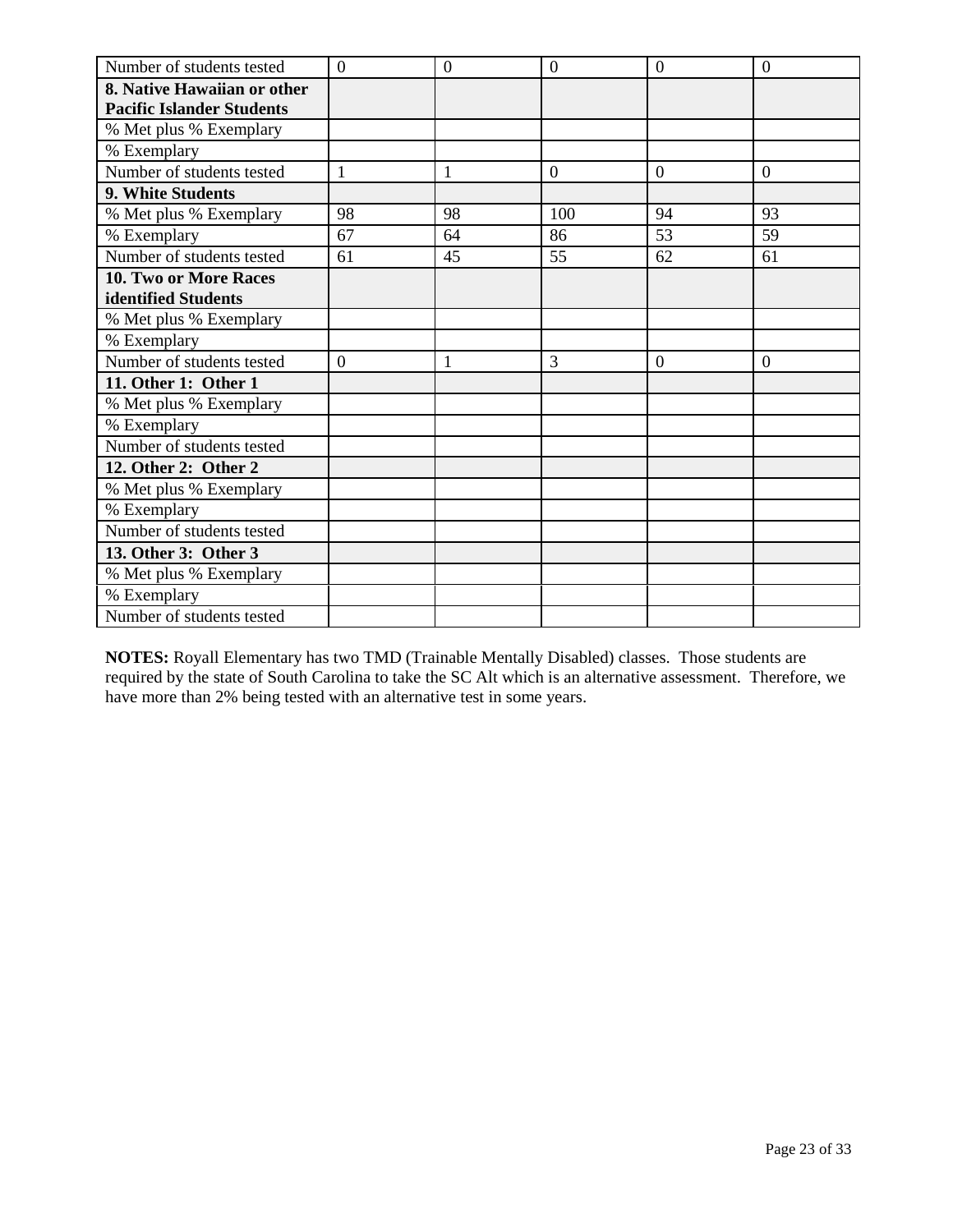**Subject:** Math **Test:** PASS Publisher: South Carolina State Department of Education

# **All Students Tested/Grade:** 6 **Edition/Publication Year:** 2013

| School Year                      | 2012-2013      | $2011 - 2012$  | 2010-2011      | 2009-2010      | 2008-2009      |
|----------------------------------|----------------|----------------|----------------|----------------|----------------|
| Testing month                    | May            | May            | May            | May            | May            |
| <b>SCHOOL SCORES*</b>            |                |                |                |                |                |
| % Met plus % Exemplary           | 86             | 92             | 80             | 84             | 80             |
| % Exemplary                      | 43             | 69             | 34             | 37             | 35             |
| Number of students tested        | 79             | 100            | 112            | 111            | 80             |
| Percent of total students tested | 100            | 100            | 100            | 100            | 100            |
| Number of students tested with   | $\mathbf{1}$   | $\overline{4}$ | $\overline{4}$ | 3              | 6              |
| alternative assessment           |                |                |                |                |                |
| % of students tested with        | $\mathbf{1}$   | $\overline{4}$ | $\overline{4}$ | 3              | 6              |
| alternative assessment           |                |                |                |                |                |
| <b>SUBGROUP SCORES</b>           |                |                |                |                |                |
| 1. Free and Reduced-Price        |                |                |                |                |                |
| Meals/Socio-Economic/            |                |                |                |                |                |
| <b>Disadvantaged Students</b>    |                |                |                |                |                |
| % Met plus % Exemplary           | 81             | 88             | 69             | 75             | 74             |
| % Exemplary                      | 35             | 59             | 24             | 20             | 20             |
| Number of students tested        | 37             | 49             | 51             | 51             | 35             |
| 2. Students receiving Special    |                |                |                |                |                |
| <b>Education</b>                 |                |                |                |                |                |
| % Met plus % Exemplary           |                |                | 50             | 55             |                |
| % Exemplary                      |                |                | 10             | 18             |                |
| Number of students tested        | $\overline{7}$ | 8              | 10             | 11             | 9              |
| 3. English Language Learner      |                |                |                |                |                |
| <b>Students</b>                  |                |                |                |                |                |
| % Met plus % Exemplary           |                |                |                |                |                |
| % Exemplary                      |                |                |                |                |                |
| Number of students tested        | 3              | 7              | $\overline{4}$ | 5              | $\overline{4}$ |
| 4. Hispanic or Latino            |                |                |                |                |                |
| <b>Students</b>                  |                |                |                |                |                |
| % Met plus % Exemplary           |                |                |                |                |                |
| % Exemplary                      |                |                |                |                |                |
| Number of students tested        | 1              | $\overline{2}$ | 3              | 3              | $\overline{4}$ |
| 5. African- American             |                |                |                |                |                |
| <b>Students</b>                  |                |                |                |                |                |
| % Met plus % Exemplary           | 68             | 83             | 59             | 62             | 70             |
| % Exemplary                      | 19             | 49             | 15             | 11             | 11             |
| Number of students tested        | 31             | 35             | 39             | 37             | 27             |
| <b>6. Asian Students</b>         |                |                |                |                |                |
| % Met plus % Exemplary           |                |                |                |                |                |
| % Exemplary                      |                |                |                |                |                |
| Number of students tested        | $\overline{2}$ | 5              | $\overline{4}$ | $\overline{7}$ | $\overline{0}$ |
| 7. American Indian or            |                |                |                |                |                |
| <b>Alaska Native Students</b>    |                |                |                |                |                |
| % Met plus % Exemplary           |                |                |                |                |                |
| % Exemplary                      |                |                |                |                |                |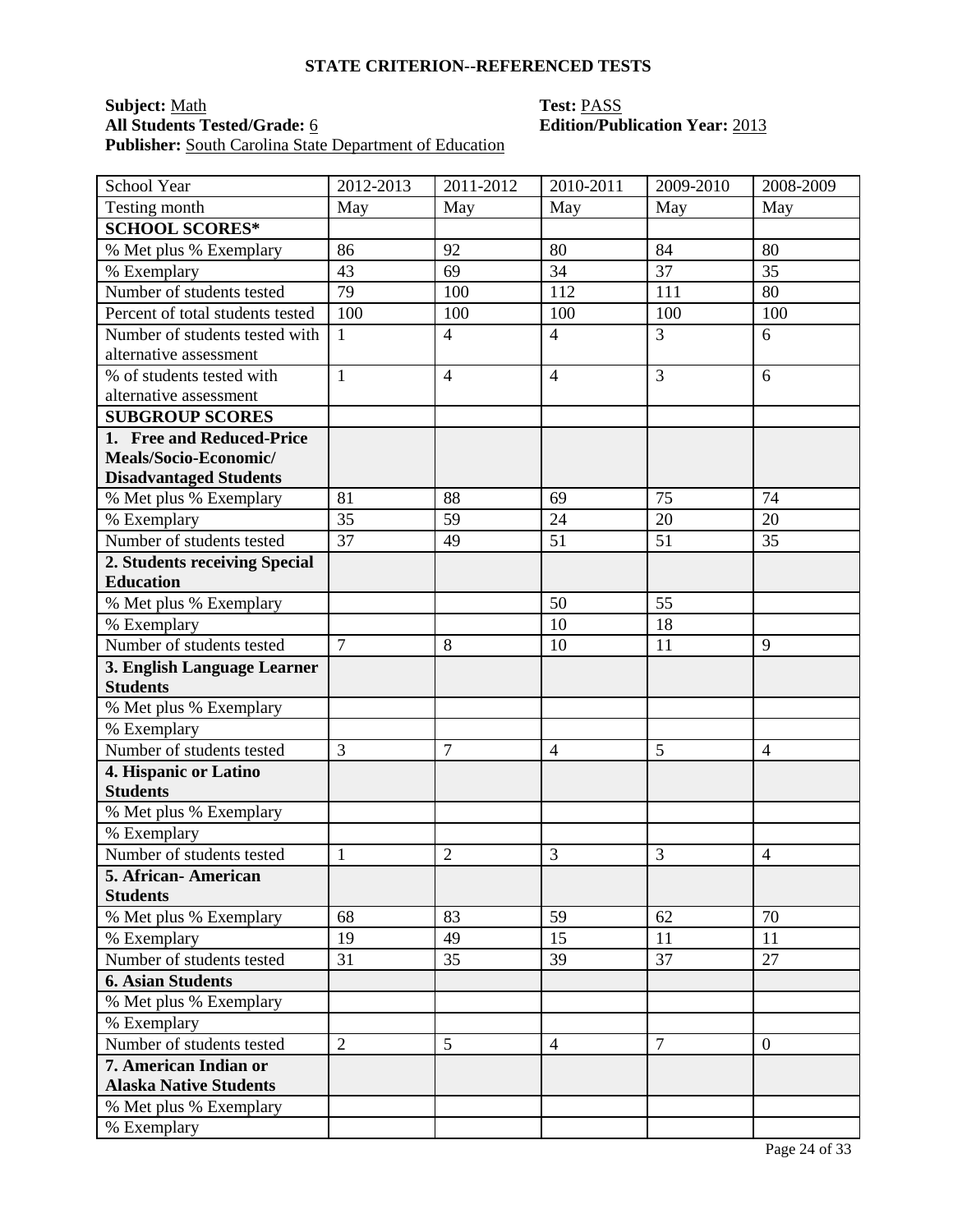| Number of students tested        | $\overline{0}$ | $\overline{0}$ | $\overline{0}$ | $\theta$       | 1              |
|----------------------------------|----------------|----------------|----------------|----------------|----------------|
| 8. Native Hawaiian or other      |                |                |                |                |                |
| <b>Pacific Islander Students</b> |                |                |                |                |                |
| % Met plus % Exemplary           |                |                |                |                |                |
| % Exemplary                      |                |                |                |                |                |
| Number of students tested        | $\theta$       | $\theta$       | $\overline{0}$ | $\overline{0}$ | $\overline{0}$ |
| 9. White Students                |                |                |                |                |                |
| % Met plus % Exemplary           | 98             | 96             | 91             | 94             | 85             |
| % Exemplary                      | 57             | 80             | 42             | 46             | 48             |
| Number of students tested        | 44             | 56             | 65             | 63             | 46             |
| 10. Two or More Races            |                |                |                |                |                |
| identified Students              |                |                |                |                |                |
| % Met plus % Exemplary           |                |                |                |                |                |
| % Exemplary                      |                |                |                |                |                |
| Number of students tested        | $\mathbf{1}$   | $\overline{2}$ | $\mathbf{1}$   | $\overline{0}$ | $\overline{0}$ |
| 11. Other 1: Other 1             |                |                |                |                |                |
| % Met plus % Exemplary           |                |                |                |                |                |
| % Exemplary                      |                |                |                |                |                |
| Number of students tested        |                |                |                |                |                |
| 12. Other 2: Other 2             |                |                |                |                |                |
| % Met plus % Exemplary           |                |                |                |                |                |
| % Exemplary                      |                |                |                |                |                |
| Number of students tested        |                |                |                |                |                |
| 13. Other 3: Other 3             |                |                |                |                |                |
| % Met plus % Exemplary           |                |                |                |                |                |
| % Exemplary                      |                |                |                |                |                |
| Number of students tested        |                |                |                |                |                |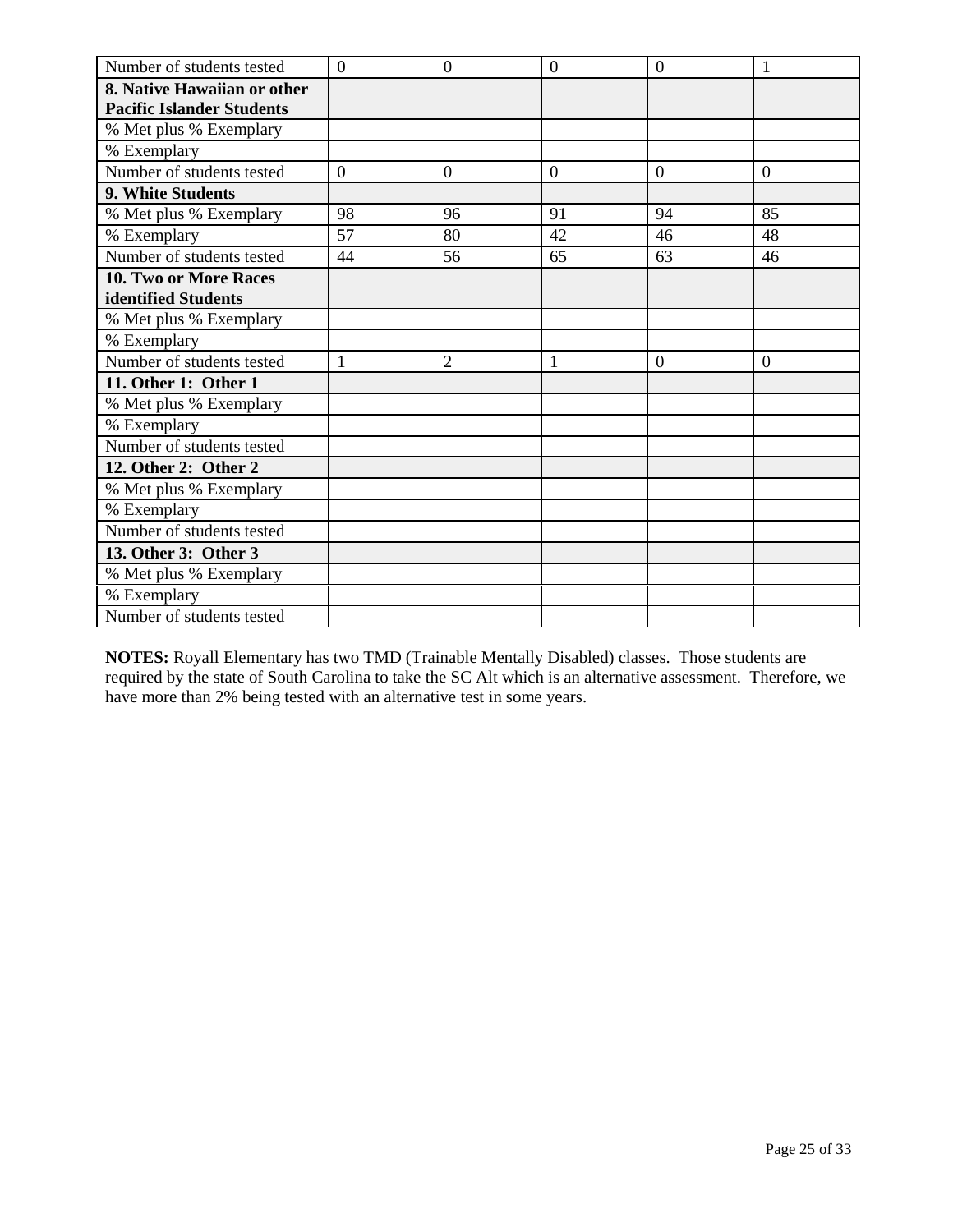## **Subject:** <u>Reading/ELA</u> **Test:** <u>PASS</u><br> **All Students Tested/Grade:** 3 **Edition/Public Edition** Publisher: South Carolina State Department of Education

# **All Students Tested/Grade:** 3 **Edition/Publication Year:** 2013

| School Year                      | 2012-2013       | 2011-2012      | 2010-2011      | $\overline{2009}$ -2010 | 2008-2009 |
|----------------------------------|-----------------|----------------|----------------|-------------------------|-----------|
| Testing month                    | May             | May            | May            | May                     | May       |
| <b>SCHOOL SCORES*</b>            |                 |                |                |                         |           |
| % Met plus % Exemplary           | 95              | 96             | 93             | 97                      | 93        |
| % Exemplary                      | 79              | 71             | 74             | 68                      | 61        |
| Number of students tested        | $\overline{87}$ | 90             | 98             | 85                      | 88        |
| Percent of total students tested | 100             | 100            | 100            | 100                     | 100       |
| Number of students tested with   | 5               | 3              | $\mathbf{1}$   | $\mathbf{1}$            | 6         |
| alternative assessment           |                 |                |                |                         |           |
| % of students tested with        | $\overline{5}$  | 3              | $\mathbf{1}$   | 1                       | 6         |
| alternative assessment           |                 |                |                |                         |           |
| <b>SUBGROUP SCORES</b>           |                 |                |                |                         |           |
| 1. Free and Reduced-Price        |                 |                |                |                         |           |
| Meals/Socio-Economic/            |                 |                |                |                         |           |
| <b>Disadvantaged Students</b>    |                 |                |                |                         |           |
| % Met plus % Exemplary           | 90              | 96             | 89             | 93                      | 92        |
| % Exemplary                      | 70              | 62             | 54             | 57                      | 51        |
| Number of students tested        | 30              | 45             | 46             | 44                      | 39        |
| 2. Students receiving Special    |                 |                |                |                         |           |
| <b>Education</b>                 |                 |                |                |                         |           |
| % Met plus % Exemplary           | 90              | 79             | 87             |                         | 79        |
| % Exemplary                      | 30              | 36             | 47             |                         | 36        |
| Number of students tested        | 10              | 14             | 15             | 5                       | 14        |
| 3. English Language Learner      |                 |                |                |                         |           |
| <b>Students</b>                  |                 |                |                |                         |           |
| % Met plus % Exemplary           |                 |                |                |                         |           |
| % Exemplary                      |                 |                |                |                         |           |
| Number of students tested        | 8               | $\overline{7}$ | $\overline{4}$ | $\overline{2}$          | 9         |
| 4. Hispanic or Latino            |                 |                |                |                         |           |
| <b>Students</b>                  |                 |                |                |                         |           |
| % Met plus % Exemplary           |                 |                |                |                         |           |
| % Exemplary                      |                 |                |                |                         |           |
| Number of students tested        | 5               | 5              | $\overline{2}$ | $\boldsymbol{0}$        | 3         |
| 5. African- American             |                 |                |                |                         |           |
| <b>Students</b>                  |                 |                |                |                         |           |
| % Met plus % Exemplary           | 78              | 97             | 85             | 94                      | 96        |
| % Exemplary                      | 44              | 65             | 50             | 48                      | 44        |
| Number of students tested        | 18              | 31             | 34             | 31                      | 27        |
| <b>6. Asian Students</b>         |                 |                |                |                         |           |
| % Met plus % Exemplary           |                 |                |                |                         |           |
| % Exemplary                      |                 |                |                |                         |           |
| Number of students tested        | $\overline{2}$  | $\overline{2}$ | $\mathbf{1}$   | 1                       | 5         |
| 7. American Indian or            |                 |                |                |                         |           |
| <b>Alaska Native Students</b>    |                 |                |                |                         |           |
| % Met plus % Exemplary           |                 |                |                |                         |           |
| % Exemplary                      |                 |                |                |                         |           |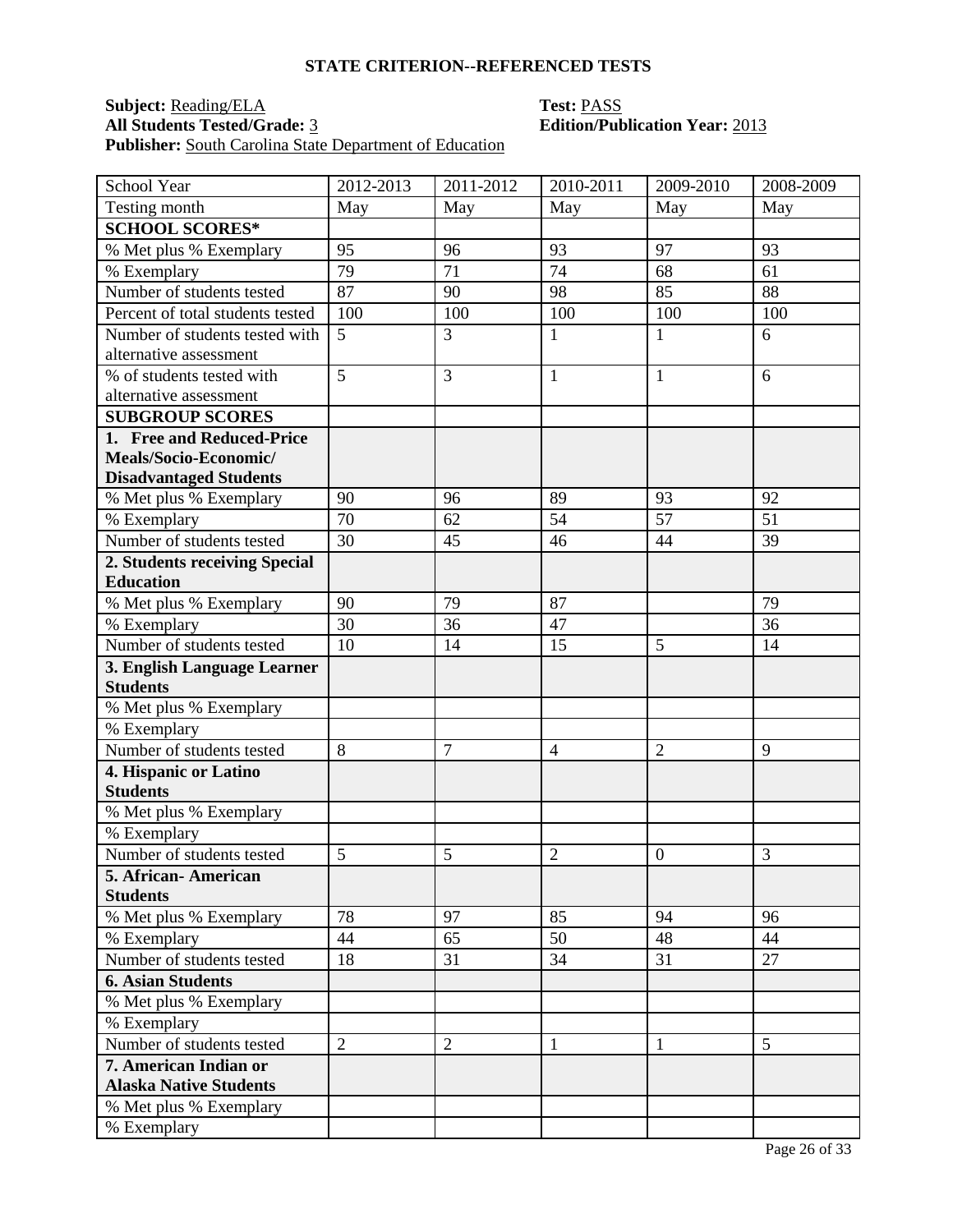| Number of students tested        | $\overline{0}$ | $\mathbf{0}$ | $\overline{0}$ | $\overline{0}$ | $\overline{0}$ |
|----------------------------------|----------------|--------------|----------------|----------------|----------------|
| 8. Native Hawaiian or other      |                |              |                |                |                |
| <b>Pacific Islander Students</b> |                |              |                |                |                |
| % Met plus % Exemplary           |                |              |                |                |                |
| % Exemplary                      |                |              |                |                |                |
| Number of students tested        | $\overline{0}$ | $\theta$     | $\overline{0}$ | $\overline{0}$ | $\overline{0}$ |
| 9. White Students                |                |              |                |                |                |
| % Met plus % Exemplary           | 100            | 94           | 97             | 98             | 94             |
| % Exemplary                      | 88             | 77           | 87             | 81             | 71             |
| Number of students tested        | 60             | 51           | 61             | 52             | 52             |
| <b>10. Two or More Races</b>     |                |              |                |                |                |
| identified Students              |                |              |                |                |                |
| % Met plus % Exemplary           |                |              |                |                |                |
| % Exemplary                      |                |              |                |                |                |
| Number of students tested        | $\overline{2}$ | $\mathbf{1}$ | $\overline{0}$ | $\Omega$       | $\overline{0}$ |
| 11. Other 1: Other 1             |                |              |                |                |                |
| % Met plus % Exemplary           |                |              |                |                |                |
| % Exemplary                      |                |              |                |                |                |
| Number of students tested        |                |              |                |                |                |
| 12. Other 2: Other 2             |                |              |                |                |                |
| % Met plus % Exemplary           |                |              |                |                |                |
| % Exemplary                      |                |              |                |                |                |
| Number of students tested        |                |              |                |                |                |
| 13. Other 3: Other 3             |                |              |                |                |                |
| % Met plus % Exemplary           |                |              |                |                |                |
| % Exemplary                      |                |              |                |                |                |
| Number of students tested        |                |              |                |                |                |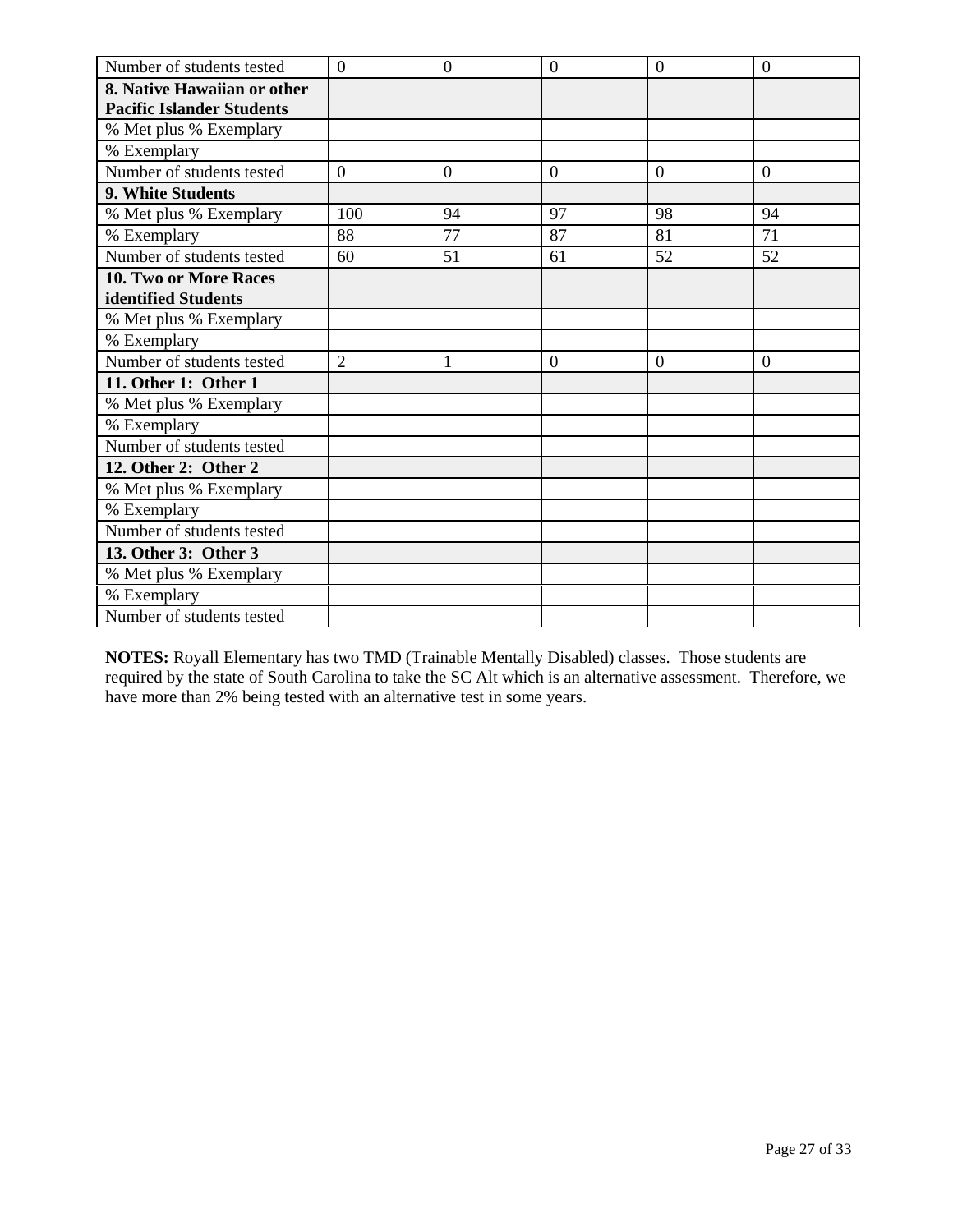## **Subject:** <u>Reading/ELA</u> **Test:** <u>PASS</u><br> **All Students Tested/Grade:** 4 **Edition/Public Edition** Publisher: South Carolina State Department of Education

# **All Students Tested/Grade:** 4 **Edition/Publication Year:** 2013

| School Year                      | 2012-2013      | 2011-2012      | 2010-2011      | 2009-2010 | 2008-2009      |
|----------------------------------|----------------|----------------|----------------|-----------|----------------|
| Testing month                    | May            | May            | May            | May       | May            |
| <b>SCHOOL SCORES*</b>            |                |                |                |           |                |
| % Met plus % Exemplary           | 92             | 97             | 93             | 90        | 92             |
| % Exemplary                      | 45             | 56             | 49             | 44        | 49             |
| Number of students tested        | 94             | 97             | 87             | 92        | 102            |
| Percent of total students tested | 100            | 100            | 100            | 100       | 100            |
| Number of students tested with   | $\overline{4}$ | $\overline{2}$ | $\mathbf{1}$   | 3         | 6              |
| alternative assessment           |                |                |                |           |                |
| % of students tested with        | $\overline{4}$ | $\overline{2}$ | $\mathbf{1}$   | 3         | 6              |
| alternative assessment           |                |                |                |           |                |
| <b>SUBGROUP SCORES</b>           |                |                |                |           |                |
| 1. Free and Reduced-Price        |                |                |                |           |                |
| Meals/Socio-Economic/            |                |                |                |           |                |
| <b>Disadvantaged Students</b>    |                |                |                |           |                |
| % Met plus % Exemplary           | 88             | 95             | 93             | 82        | 85             |
| % Exemplary                      | 27             | 30             | 32             | 21        | 34             |
| Number of students tested        | 49             | 40             | 41             | 39        | 41             |
| 2. Students receiving Special    |                |                |                |           |                |
| <b>Education</b>                 |                |                |                |           |                |
| % Met plus % Exemplary           | 57             | 92             |                | 91        | 64             |
| % Exemplary                      | 14             | 25             |                | 9         | $\overline{0}$ |
| Number of students tested        | 14             | 12             | 8              | 11        | 14             |
| 3. English Language Learner      |                |                |                |           |                |
| <b>Students</b>                  |                |                |                |           |                |
| % Met plus % Exemplary           |                |                |                | 90        |                |
| % Exemplary                      |                |                |                | 10        |                |
| Number of students tested        | $\overline{7}$ | $\overline{4}$ | 3              | 10        | 6              |
| 4. Hispanic or Latino            |                |                |                |           |                |
| <b>Students</b>                  |                |                |                |           |                |
| % Met plus % Exemplary           |                |                |                |           |                |
| % Exemplary                      |                |                |                |           |                |
| Number of students tested        | 5              | $\overline{2}$ | $\mathbf{1}$   | 3         | $\overline{4}$ |
| 5. African- American             |                |                |                |           |                |
| <b>Students</b>                  |                |                |                |           |                |
| % Met plus % Exemplary           | 82             | 94             | 93             | 80        | 86             |
| % Exemplary                      | 27             | 19             | 25             | 13        | 31             |
| Number of students tested        | 33             | 31             | 28             | 30        | 35             |
| <b>6. Asian Students</b>         |                |                |                |           |                |
| % Met plus % Exemplary           |                |                |                |           |                |
| % Exemplary                      |                |                |                |           |                |
| Number of students tested        | $\overline{2}$ | $\mathbf{1}$   | $\overline{2}$ | 5         | 3              |
| 7. American Indian or            |                |                |                |           |                |
| <b>Alaska Native Students</b>    |                |                |                |           |                |
| % Met plus % Exemplary           |                |                |                |           |                |
| % Exemplary                      |                |                |                |           |                |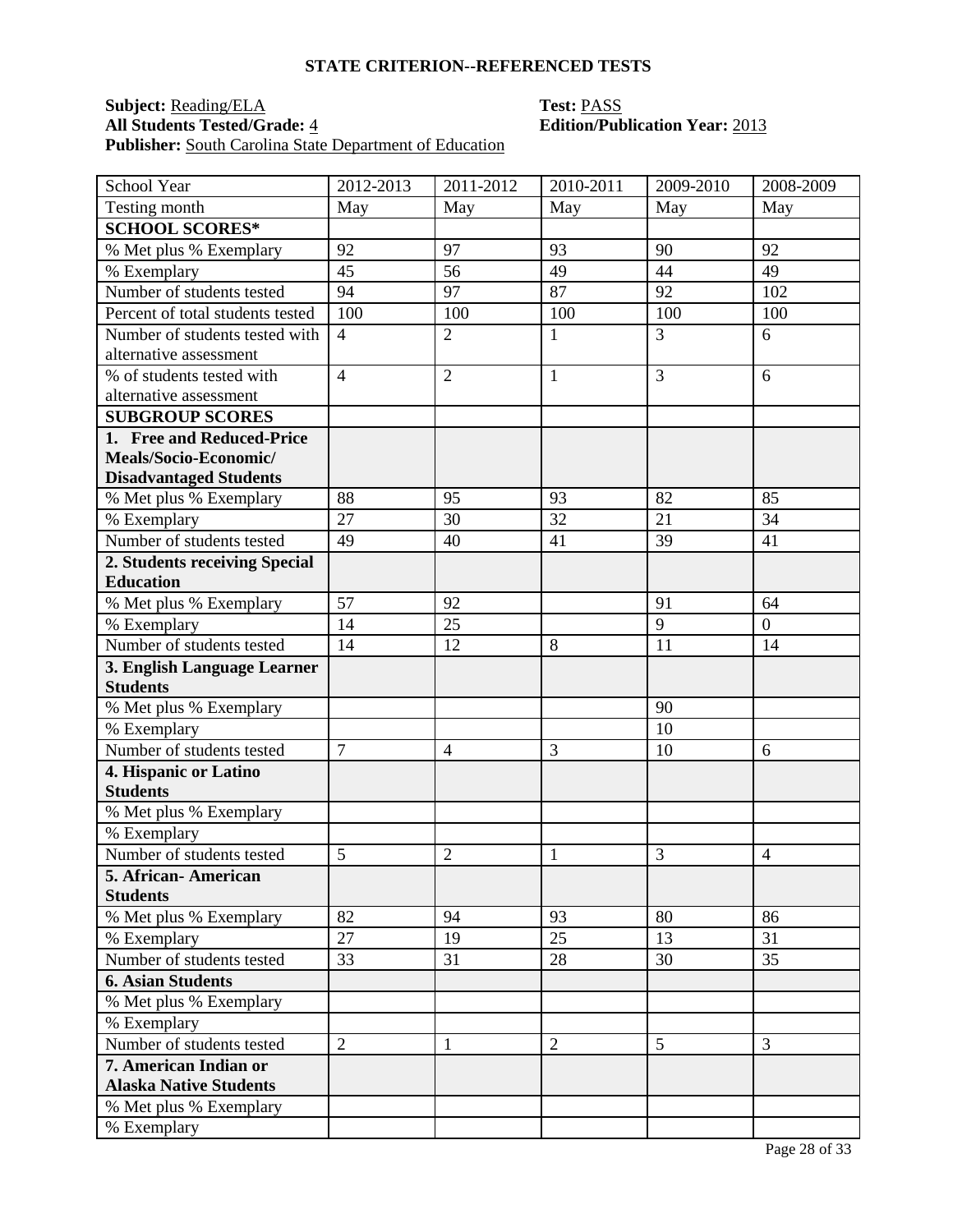| Number of students tested        | $\overline{0}$ | $\mathbf{0}$   | $\overline{0}$ | $\theta$       | $\mathbf{0}$   |
|----------------------------------|----------------|----------------|----------------|----------------|----------------|
| 8. Native Hawaiian or other      |                |                |                |                |                |
| <b>Pacific Islander Students</b> |                |                |                |                |                |
| % Met plus % Exemplary           |                |                |                |                |                |
| % Exemplary                      |                |                |                |                |                |
| Number of students tested        | $\overline{0}$ | $\overline{0}$ | $\overline{0}$ | $\overline{0}$ | $\overline{0}$ |
| 9. White Students                |                |                |                |                |                |
| % Met plus % Exemplary           | 98             | 98             | 93             | 96             | 97             |
| % Exemplary                      | 59             | 73             | 62             | 62             | 60             |
| Number of students tested        | 53             | 63             | 55             | 53             | 60             |
| 10. Two or More Races            |                |                |                |                |                |
| identified Students              |                |                |                |                |                |
| % Met plus % Exemplary           |                |                |                |                |                |
| % Exemplary                      |                |                |                |                |                |
| Number of students tested        | $\mathbf{1}$   | $\mathbf{0}$   |                | $\overline{0}$ | $\overline{0}$ |
| 11. Other 1: Other 1             |                |                |                |                |                |
| % Met plus % Exemplary           |                |                |                |                |                |
| % Exemplary                      |                |                |                |                |                |
| Number of students tested        |                |                |                |                |                |
| 12. Other 2: Other 2             |                |                |                |                |                |
| % Met plus % Exemplary           |                |                |                |                |                |
| % Exemplary                      |                |                |                |                |                |
| Number of students tested        |                |                |                |                |                |
| 13. Other 3: Other 3             |                |                |                |                |                |
| % Met plus % Exemplary           |                |                |                |                |                |
| % Exemplary                      |                |                |                |                |                |
| Number of students tested        |                |                |                |                |                |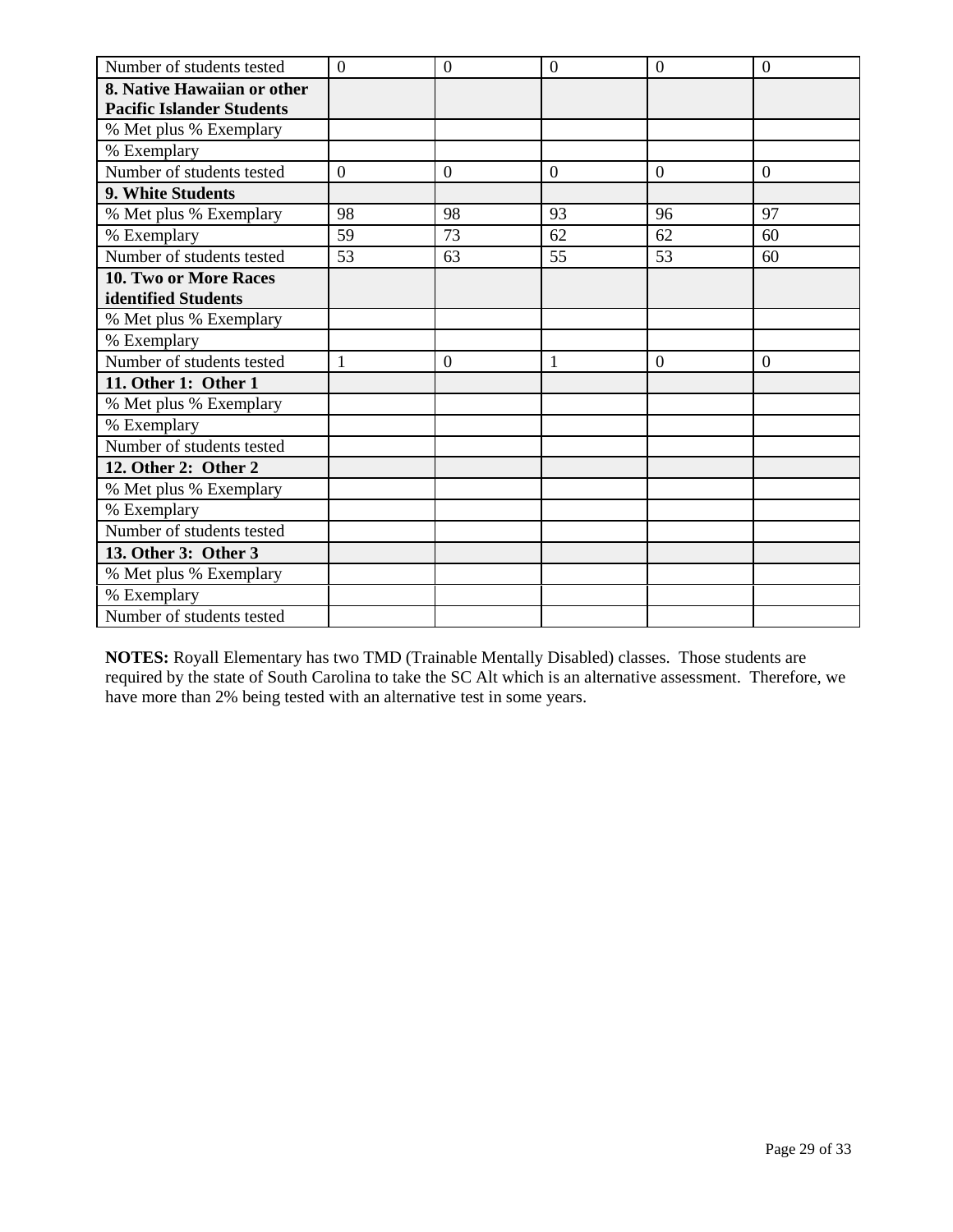## **Subject:** <u>Reading/ELA</u> **Test:** <u>PASS</u><br> **All Students Tested/Grade:** 5 **Edition/Public Edition** Publisher: South Carolina State Department of Education

# **All Students Tested/Grade:** 5 **Edition/Publication Year:** 2013

| School Year                      | 2012-2013      | 2011-2012        | 2010-2011      | $2009 - 2010$  | 2008-2009      |
|----------------------------------|----------------|------------------|----------------|----------------|----------------|
| Testing month                    | May            | May              | May            | May            | May            |
| <b>SCHOOL SCORES*</b>            |                |                  |                |                |                |
| % Met plus % Exemplary           | 96             | 89               | 91             | 89             | 97             |
| % Exemplary                      | 70             | 57               | 46             | 51             | 56             |
| Number of students tested        | 97             | 81               | 95             | 113            | 99             |
| Percent of total students tested | 100            | 100              | 100            | 100            | 100            |
| Number of students tested with   | $\mathbf{1}$   | $\overline{0}$   | $\overline{2}$ | $\overline{3}$ | 6              |
| alternative assessment           |                |                  |                |                |                |
| % of students tested with        | $\mathbf{1}$   | $\overline{0}$   | $\overline{2}$ | 3              | 6              |
| alternative assessment           |                |                  |                |                |                |
| <b>SUBGROUP SCORES</b>           |                |                  |                |                |                |
| 1. Free and Reduced-Price        |                |                  |                |                |                |
| Meals/Socio-Economic/            |                |                  |                |                |                |
| <b>Disadvantaged Students</b>    |                |                  |                |                |                |
| % Met plus % Exemplary           | 93             | 83               | 85             | 83             | 95             |
| % Exemplary                      | 55             | 39               | 33             | 43             | 38             |
| Number of students tested        | 44             | 41               | 48             | 53             | 40             |
| 2. Students receiving Special    |                |                  |                |                |                |
| <b>Education</b>                 |                |                  |                |                |                |
| % Met plus % Exemplary           |                |                  |                | 63             | 91             |
| % Exemplary                      |                |                  |                | 6              | 46             |
| Number of students tested        | 8              | 7                | 9              | 16             | 11             |
| 3. English Language Learner      |                |                  |                |                |                |
| <b>Students</b>                  |                |                  |                |                |                |
| % Met plus % Exemplary           |                |                  |                |                |                |
| % Exemplary                      |                |                  |                |                |                |
| Number of students tested        | 9              | 3                | 9              | $\overline{4}$ | $\overline{7}$ |
| 4. Hispanic or Latino            |                |                  |                |                |                |
| <b>Students</b>                  |                |                  |                |                |                |
| % Met plus % Exemplary           |                |                  |                |                |                |
| % Exemplary                      |                |                  |                |                |                |
| Number of students tested        | $\overline{4}$ | $\boldsymbol{0}$ | 3              | $\overline{4}$ | 3              |
| 5. African- American             |                |                  |                |                |                |
| <b>Students</b>                  |                |                  |                |                |                |
| % Met plus % Exemplary           | 89             | 81               | 79             | 77             | 96             |
| % Exemplary                      | 43             | 26               | 18             | 36             | 37             |
| Number of students tested        | 28             | 31               | 28             | 44             | 27             |
| <b>6. Asian Students</b>         |                |                  |                |                |                |
| % Met plus % Exemplary           |                |                  |                |                |                |
| % Exemplary                      |                |                  |                |                |                |
| Number of students tested        | $\overline{3}$ | 3                | 6              | $\overline{2}$ | $\tau$         |
| 7. American Indian or            |                |                  |                |                |                |
| <b>Alaska Native Students</b>    |                |                  |                |                |                |
| % Met plus % Exemplary           |                |                  |                |                |                |
| % Exemplary                      |                |                  |                |                |                |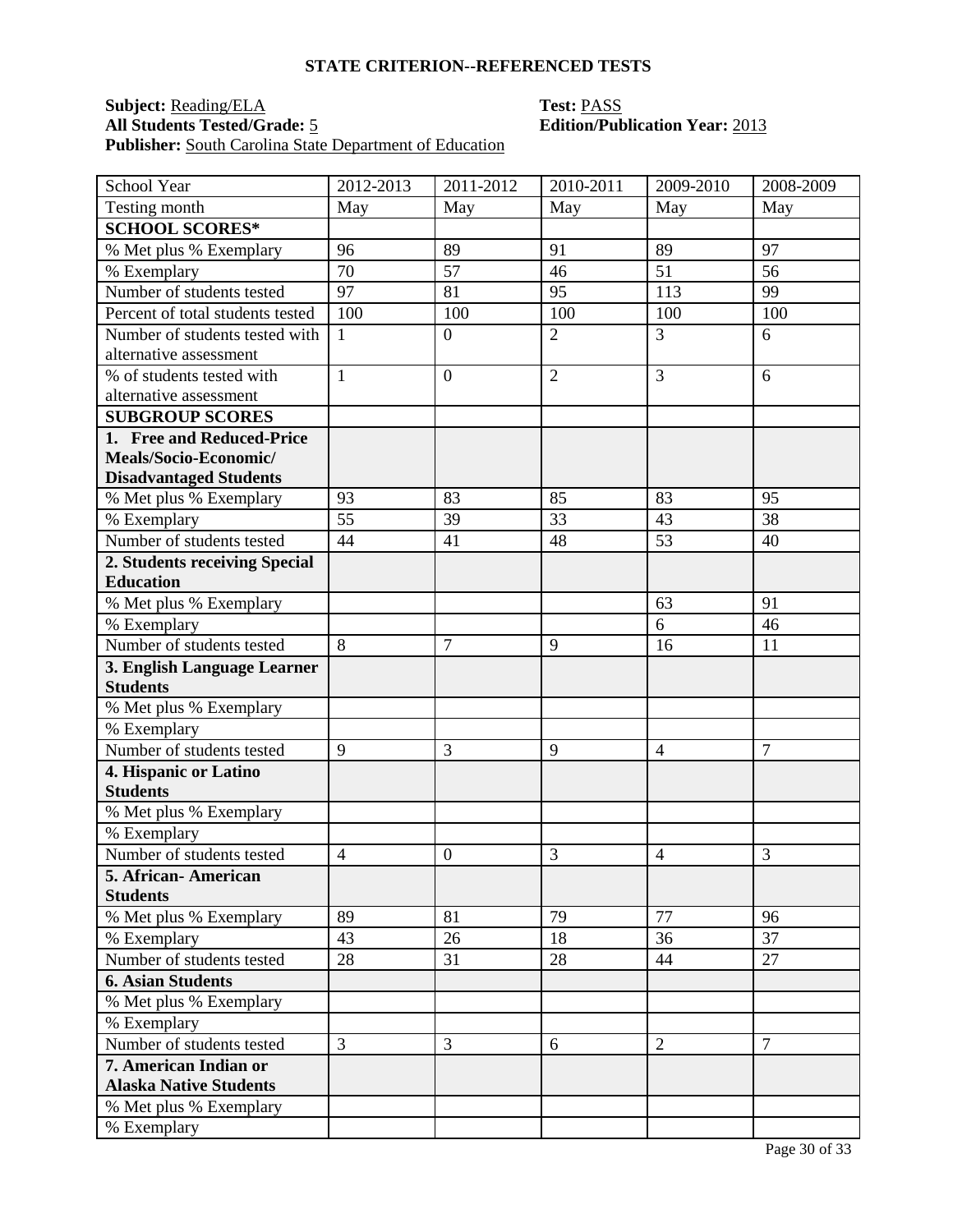| Number of students tested        | $\overline{0}$ | $\mathbf{0}$ | $\overline{0}$ | $\overline{0}$ | $\overline{0}$ |
|----------------------------------|----------------|--------------|----------------|----------------|----------------|
| 8. Native Hawaiian or other      |                |              |                |                |                |
| <b>Pacific Islander Students</b> |                |              |                |                |                |
| % Met plus % Exemplary           |                |              |                |                |                |
| % Exemplary                      |                |              |                |                |                |
| Number of students tested        | 1              | 1            | $\overline{0}$ | $\overline{0}$ | $\overline{0}$ |
| 9. White Students                |                |              |                |                |                |
| % Met plus % Exemplary           | 98             | 96           | 96             | 95             | 100            |
| % Exemplary                      | 84             | 80           | 58             | 60             | 66             |
| Number of students tested        | 61             | 45           | 55             | 62             | 61             |
| <b>10. Two or More Races</b>     |                |              |                |                |                |
| identified Students              |                |              |                |                |                |
| % Met plus % Exemplary           |                |              |                |                |                |
| % Exemplary                      |                |              |                |                |                |
| Number of students tested        | $\overline{0}$ | $\mathbf{1}$ | 3              | $\overline{0}$ | $\overline{0}$ |
| 11. Other 1: Other 1             |                |              |                |                |                |
| % Met plus % Exemplary           |                |              |                |                |                |
| % Exemplary                      |                |              |                |                |                |
| Number of students tested        |                |              |                |                |                |
| 12. Other 2: Other 2             |                |              |                |                |                |
| % Met plus % Exemplary           |                |              |                |                |                |
| % Exemplary                      |                |              |                |                |                |
| Number of students tested        |                |              |                |                |                |
| 13. Other 3: Other 3             |                |              |                |                |                |
| % Met plus % Exemplary           |                |              |                |                |                |
| % Exemplary                      |                |              |                |                |                |
| Number of students tested        |                |              |                |                |                |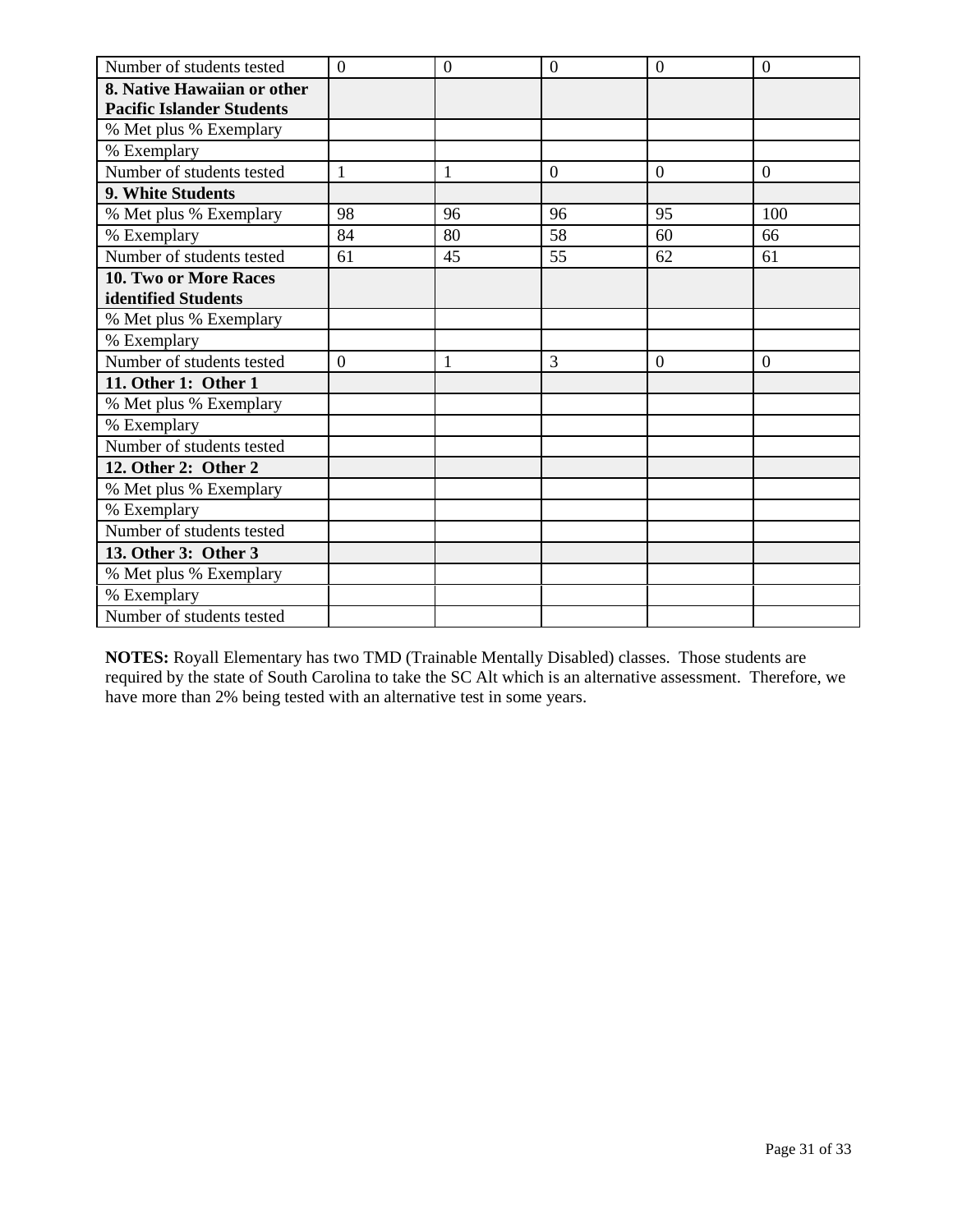## **Subject:** <u>Reading/ELA</u> **Test:** <u>PASS</u><br> **All Students Tested/Grade:** 6 **Edition/Public Edition** Publisher: South Carolina State Department of Education

# **All Students Tested/Grade:** 6 **Edition/Publication Year:** 2013

| School Year                      | 2012-2013      | $2011 - 2012$  | $2010 - 2011$  | 2009-2010      | 2008-2009      |
|----------------------------------|----------------|----------------|----------------|----------------|----------------|
| Testing month                    | May            | May            | May            | May            | May            |
| <b>SCHOOL SCORES*</b>            |                |                |                |                |                |
| % Met plus % Exemplary           | 91             | 92             | 87             | 91             | 96             |
| % Exemplary                      | 62             | 53             | 54             | 54             | 54             |
| Number of students tested        | 79             | 100            | 112            | 111            | 80             |
| Percent of total students tested | 100            | 100            | 100            | 100            | 100            |
| Number of students tested with   | $\mathbf{1}$   | $\overline{4}$ | $\overline{4}$ | 3              | 6              |
| alternative assessment           |                |                |                |                |                |
| % of students tested with        | $\mathbf{1}$   | $\overline{4}$ | $\overline{4}$ | 3              | 6              |
| alternative assessment           |                |                |                |                |                |
| <b>SUBGROUP SCORES</b>           |                |                |                |                |                |
| 1. Free and Reduced-Price        |                |                |                |                |                |
| Meals/Socio-Economic/            |                |                |                |                |                |
| <b>Disadvantaged Students</b>    |                |                |                |                |                |
| % Met plus % Exemplary           | 81             | 88             | 82             | 84             | 97             |
| % Exemplary                      | 54             | 33             | 39             | 37             | 40             |
| Number of students tested        | 37             | 49             | 51             | 51             | 35             |
| 2. Students receiving Special    |                |                |                |                |                |
| <b>Education</b>                 |                |                |                |                |                |
| % Met plus % Exemplary           |                |                | 50             | 91             |                |
| % Exemplary                      |                |                | 20             | 36             |                |
| Number of students tested        | $\overline{7}$ | 8              | 10             | 11             | 9              |
| 3. English Language Learner      |                |                |                |                |                |
| <b>Students</b>                  |                |                |                |                |                |
| % Met plus % Exemplary           |                |                |                |                |                |
| % Exemplary                      |                |                |                |                |                |
| Number of students tested        | 3              | $\overline{7}$ | $\overline{4}$ | 5              | $\overline{4}$ |
| 4. Hispanic or Latino            |                |                |                |                |                |
| <b>Students</b>                  |                |                |                |                |                |
| % Met plus % Exemplary           |                |                |                |                |                |
| % Exemplary                      |                |                |                |                |                |
| Number of students tested        | $\mathbf{1}$   | $\overline{2}$ | 3              | 3              | $\overline{4}$ |
| 5. African- American             |                |                |                |                |                |
| <b>Students</b>                  |                |                |                |                |                |
| % Met plus % Exemplary           | 77             | 83             | 80             | 78             | 100            |
| % Exemplary                      | 36             | 20             | 28             | 27             | 41             |
| Number of students tested        | 31             | 35             | 39             | 37             | 27             |
| <b>6. Asian Students</b>         |                |                |                |                |                |
| % Met plus % Exemplary           |                |                |                |                |                |
| % Exemplary                      |                |                |                |                |                |
| Number of students tested        | $\overline{2}$ | 5              | $\overline{4}$ | $\overline{7}$ | $\overline{0}$ |
| 7. American Indian or            |                |                |                |                |                |
| <b>Alaska Native Students</b>    |                |                |                |                |                |
| % Met plus % Exemplary           |                |                |                |                |                |
| % Exemplary                      |                |                |                |                |                |